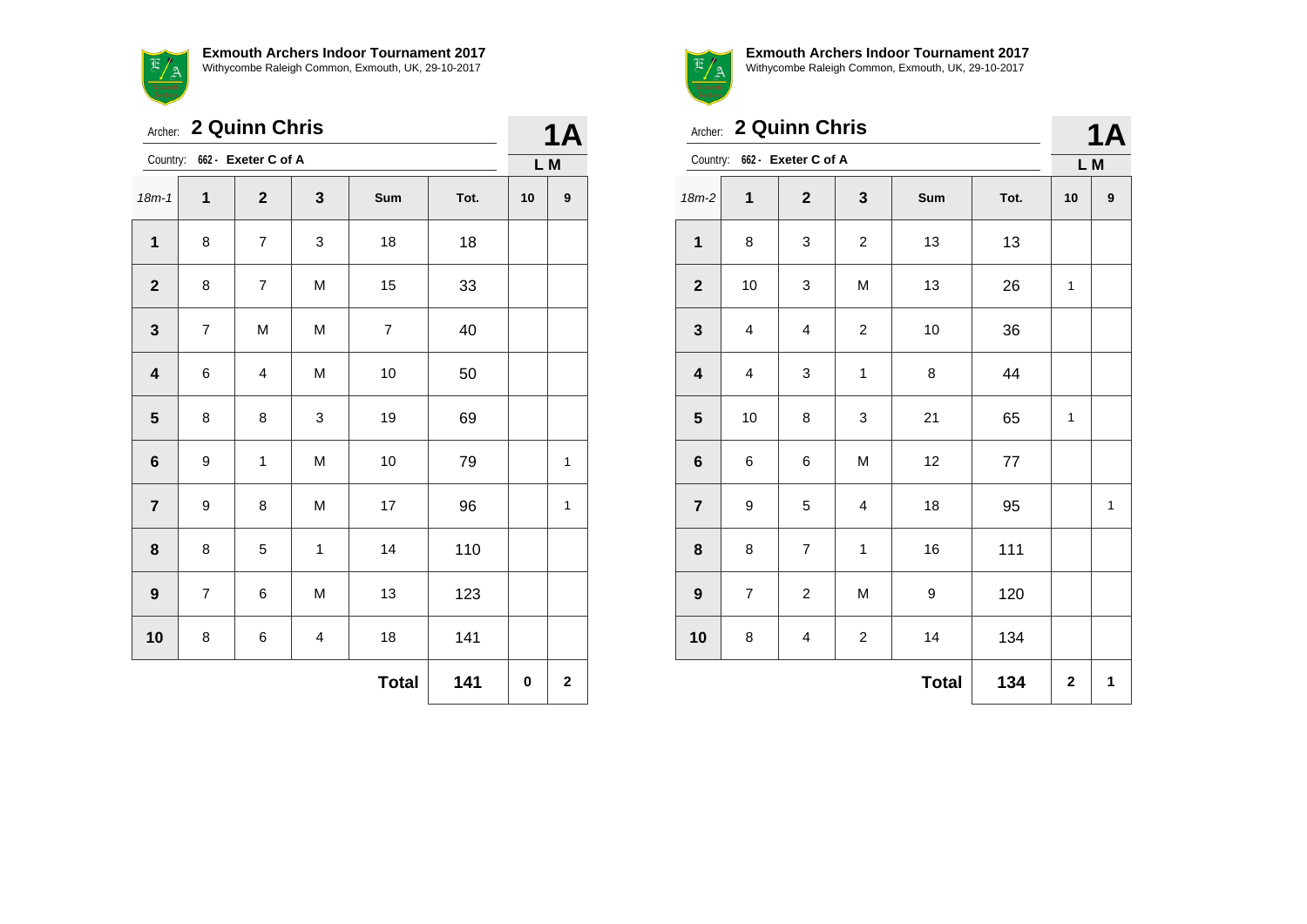$\frac{f}{f}$ 

**Exmouth Archers Indoor Tournament 2017** Withycombe Raleigh Common, Exmouth, UK, 29-10-2017

|                         | <b>Martyn Sophie</b><br>Archer: |                         |                |                |      |    |             |  |
|-------------------------|---------------------------------|-------------------------|----------------|----------------|------|----|-------------|--|
| Country:                |                                 | 668 - B of the Tors     |                |                |      |    | <b>B JW</b> |  |
| $18m - 1$               | $\mathbf{1}$                    | $\mathbf{2}$            | 3              | Sum            | Tot. | 10 | 9           |  |
| $\mathbf{1}$            | $\overline{\mathbf{4}}$         | $\overline{c}$          | $\overline{c}$ | 8              | 8    |    |             |  |
| $\mathbf{2}$            | 3                               | $\overline{c}$          | $\overline{c}$ | $\overline{7}$ | 15   |    |             |  |
| $\mathbf{3}$            | $\overline{\mathcal{I}}$        | 5                       | M              | 12             | 27   |    |             |  |
| $\overline{\mathbf{4}}$ | $\overline{7}$                  | $\overline{\mathbf{4}}$ | $\overline{c}$ | 13             | 40   |    |             |  |
| $\overline{\mathbf{5}}$ | $\overline{\mathbf{4}}$         | 3                       | M              | $\overline{7}$ | 47   |    |             |  |
| $\bf 6$                 | 3                               | $\mathbf{1}$            | M              | 4              | 51   |    |             |  |
| $\overline{7}$          | 6                               | 6                       | 6              | 18             | 69   |    |             |  |
| 8                       | 5                               | 3                       | M              | 8              | 77   |    |             |  |
| $\mathbf{9}$            | 6                               | $\overline{c}$          | M              | 8              | 85   |    |             |  |
| 10                      | 5                               | $\mathbf 1$             | M              | 6              | 91   |    |             |  |
|                         |                                 |                         |                | <b>Total</b>   | 91   | 0  | 0           |  |



|                         | <b>Martyn Sophie</b><br>Archer: |                              |                         |              |      |    |              |  |
|-------------------------|---------------------------------|------------------------------|-------------------------|--------------|------|----|--------------|--|
|                         |                                 | Country: 668 - B of the Tors |                         |              |      | 1B | <b>B JW</b>  |  |
| $18m-2$                 | 1                               | $\overline{2}$               | 3                       | Sum          | Tot. | 10 | 9            |  |
| $\mathbf{1}$            | 8                               | M                            | M                       | 8            | 8    |    |              |  |
| $\mathbf{2}$            | M                               | M                            | M                       | $\pmb{0}$    | 8    |    |              |  |
| $\mathbf{3}$            | 5                               | 3                            | M                       | 8            | 16   |    |              |  |
| $\overline{\mathbf{4}}$ | 8                               | M                            | M                       | 8            | 24   |    |              |  |
| 5                       | $\overline{7}$                  | $\overline{7}$               | $\overline{\mathbf{4}}$ | 18           | 42   |    |              |  |
| $\bf 6$                 | 9                               | $\overline{\mathbf{4}}$      | M                       | 13           | 55   |    | $\mathbf{1}$ |  |
| $\overline{7}$          | $\overline{7}$                  | 6                            | M                       | 13           | 68   |    |              |  |
| 8                       | $\overline{7}$                  | $\overline{7}$               | 4                       | 18           | 86   |    |              |  |
| 9                       | 6                               | 4                            | 1                       | 11           | 97   |    |              |  |
| 10                      | M                               | M                            | M                       | $\mathbf 0$  | 97   |    |              |  |
|                         |                                 |                              |                         | <b>Total</b> | 97   | 0  | 1            |  |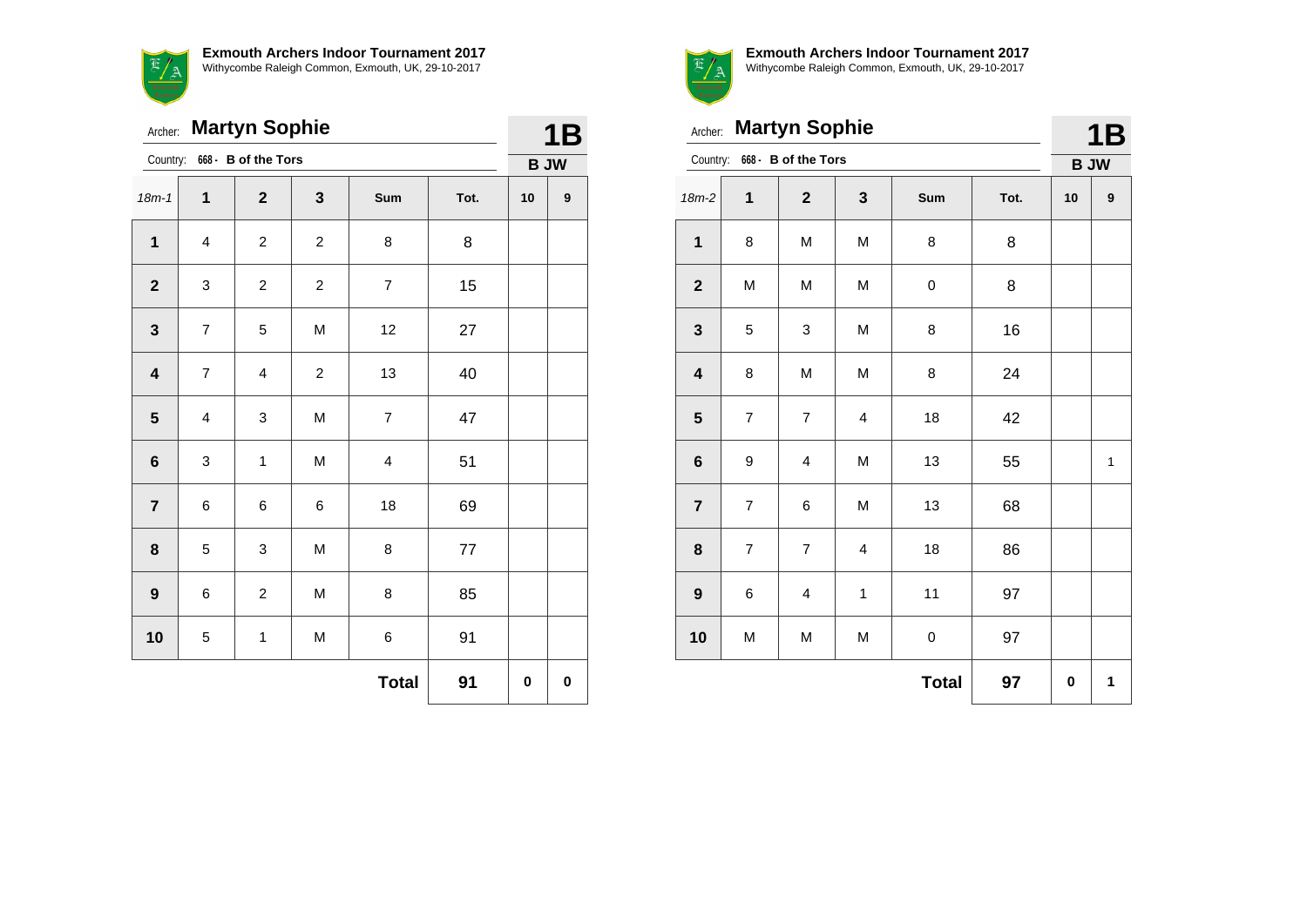

Archer: **3 Wells Hannah**

**1C**

|                  | Country:<br>645 - Lacetown A |                         |                |              | R JW   |    |                  |
|------------------|------------------------------|-------------------------|----------------|--------------|--------|----|------------------|
| $18m - 1$        | 1                            | $\mathbf 2$             | $\mathbf 3$    | Sum          | Tot.   | 10 | $\boldsymbol{9}$ |
| $\mathbf 1$      | 8                            | $\overline{\mathbf{7}}$ | 5              | 20           | 20     |    |                  |
| $\boldsymbol{2}$ | $\overline{\mathbf{7}}$      | 6                       | 5              | 18           | 38     |    |                  |
| 3                | 8                            | 8                       | $\overline{c}$ | 18           | 56     |    |                  |
| 4                | $\boldsymbol{7}$             | 6                       | $\mathbf{1}$   | 14           | $70\,$ |    |                  |
| 5                | 10                           | 8                       | 6              | 24           | 94     | 1  |                  |
| 6                | 5                            | 5                       | 5              | 15           | 109    |    |                  |
| 7                | 5                            | 3                       | $\overline{c}$ | $10$         | 119    |    |                  |
| 8                | 8                            | $\overline{\mathbf{7}}$ | $\mathbf{1}$   | 16           | 135    |    |                  |
| 9                | 6                            | 5                       | $\mathbf 1$    | 12           | 147    |    |                  |
| 10               | $10\,$                       | 8                       | M              | 18           | 165    | 1  |                  |
|                  |                              |                         |                | <b>Total</b> | 165    | 2  | 0                |



**Exmouth Archers Indoor Tournament 2017** Withycombe Raleigh Common, Exmouth, UK, 29-10-2017

**1C** 

|                         | Archer: 3 Wells Hannah |                           |                |              |      |    |                   |  |
|-------------------------|------------------------|---------------------------|----------------|--------------|------|----|-------------------|--|
|                         |                        | Country: 645 - Lacetown A |                |              |      |    | <b>1C</b><br>R JW |  |
| $18m-2$                 | $\mathbf{1}$           | $\mathbf{2}$              | 3              | Sum          | Tot. | 10 | $\boldsymbol{9}$  |  |
| $\mathbf 1$             | $\overline{7}$         | 5                         | 4              | 16           | 16   |    |                   |  |
| $\boldsymbol{2}$        | 8                      | $\overline{7}$            | 3              | 18           | 34   |    |                   |  |
| $\mathbf{3}$            | 9                      | 9                         | 6              | 24           | 58   |    | $\boldsymbol{2}$  |  |
| $\overline{\mathbf{4}}$ | 9                      | $\overline{\mathcal{I}}$  | 6              | 22           | 80   |    | $\mathbf{1}$      |  |
| 5                       | 10                     | $\overline{7}$            | 5              | 22           | 102  | 1  |                   |  |
| $\bf 6$                 | 8                      | 3                         | M              | 11           | 113  |    |                   |  |
| $\overline{7}$          | 8                      | $\overline{7}$            | 5              | 20           | 133  |    |                   |  |
| 8                       | 6                      | 5                         | M              | 11           | 144  |    |                   |  |
| 9                       | 9                      | 8                         | $\overline{7}$ | 24           | 168  |    | $\mathbf{1}$      |  |
| 10                      | $\overline{7}$         | 6                         | 4              | 17           | 185  |    |                   |  |
|                         |                        |                           |                | <b>Total</b> | 185  | 1  | 4                 |  |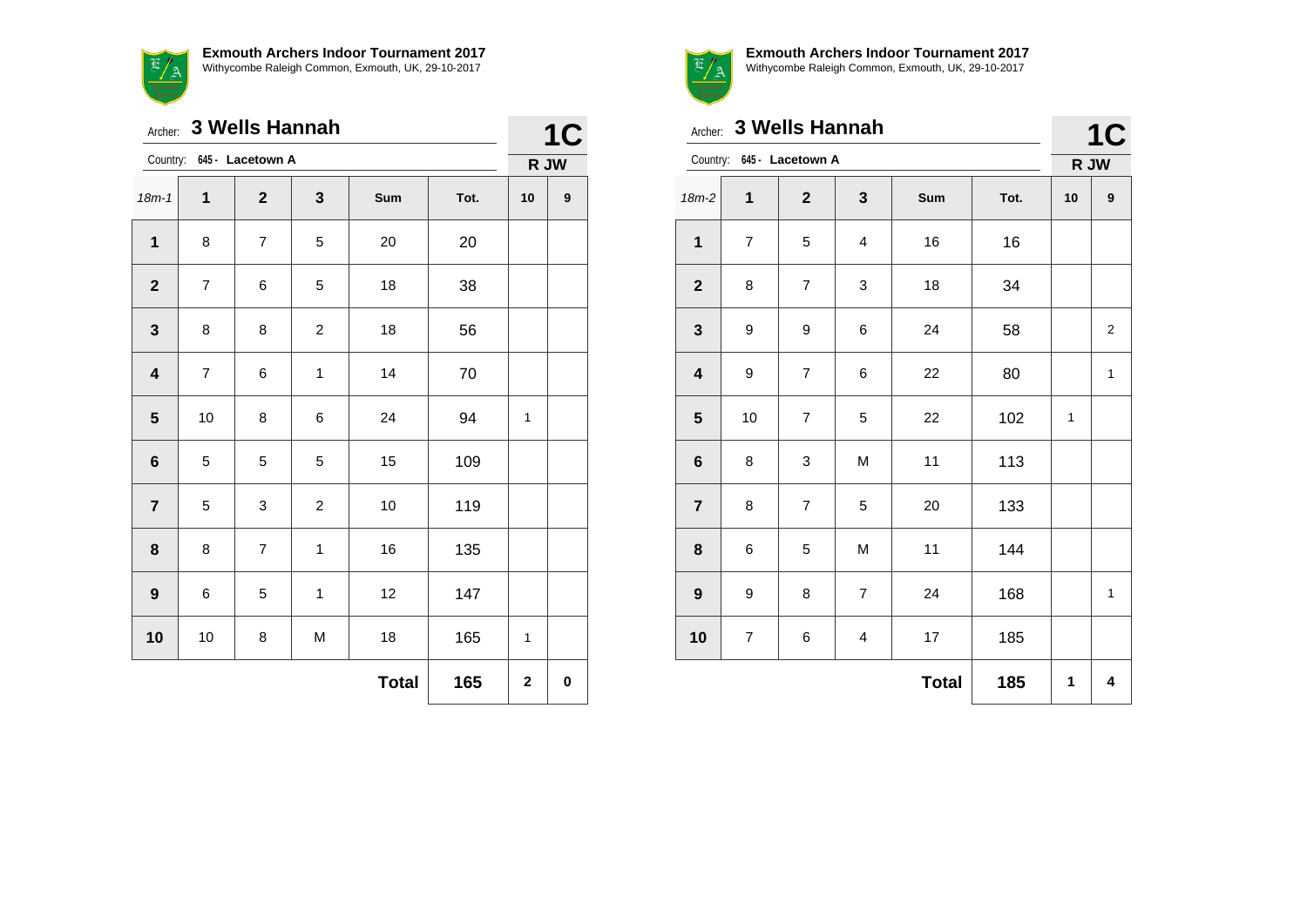

|                         | <b>Forrow Peter</b><br>Archer:<br>Country:<br>660 - Exmouth A<br>$\overline{\mathbf{2}}$<br>$\mathbf{3}$<br>$\mathbf{1}$<br>Sum<br>Tot.<br>$\overline{7}$<br>18<br>$\mathbf{1}$<br>9<br>$\boldsymbol{2}$<br>18<br>$\boldsymbol{2}$<br>35<br>6<br>5<br>17<br>6<br>$\mathbf 3$<br>$\overline{\mathbf{7}}$<br>54<br>8<br>$\overline{\mathbf{4}}$<br>19 |   |              |              |     |    |              |  |
|-------------------------|-----------------------------------------------------------------------------------------------------------------------------------------------------------------------------------------------------------------------------------------------------------------------------------------------------------------------------------------------------|---|--------------|--------------|-----|----|--------------|--|
|                         |                                                                                                                                                                                                                                                                                                                                                     |   |              |              |     |    | <b>BM</b>    |  |
| $18m - 1$               |                                                                                                                                                                                                                                                                                                                                                     |   |              |              |     | 10 | 9            |  |
|                         |                                                                                                                                                                                                                                                                                                                                                     |   |              |              |     |    | $\mathbf{1}$ |  |
|                         |                                                                                                                                                                                                                                                                                                                                                     |   |              |              |     |    |              |  |
|                         |                                                                                                                                                                                                                                                                                                                                                     |   |              |              |     |    |              |  |
| $\overline{\mathbf{4}}$ | 6                                                                                                                                                                                                                                                                                                                                                   | 6 | 3            | 15           | 69  |    |              |  |
| $\overline{\mathbf{5}}$ | 8                                                                                                                                                                                                                                                                                                                                                   | 5 | M            | 13           | 82  |    |              |  |
| $\bf 6$                 | 9                                                                                                                                                                                                                                                                                                                                                   | 6 | $\mathbf{1}$ | 16           | 98  |    | $\mathbf{1}$ |  |
| $\overline{7}$          | 9                                                                                                                                                                                                                                                                                                                                                   | 8 | M            | 17           | 115 |    | 1            |  |
| 8                       | $\boldsymbol{9}$                                                                                                                                                                                                                                                                                                                                    | 8 | M            | 17           | 132 |    | $\mathbf{1}$ |  |
| $\boldsymbol{9}$        | 9                                                                                                                                                                                                                                                                                                                                                   | 9 | 6            | 24           | 156 |    | 2            |  |
| 10                      | $\overline{7}$                                                                                                                                                                                                                                                                                                                                      | 6 | 5            | 18           | 174 |    |              |  |
|                         |                                                                                                                                                                                                                                                                                                                                                     |   |              | <b>Total</b> | 174 | 0  | 6            |  |



Archer: **Forrow Peter**

Country: **660 - Exmouth A**

|            |      |           | <b>1D</b> |  |
|------------|------|-----------|-----------|--|
|            |      | <b>BM</b> |           |  |
| <b>Sum</b> | Tot. | 10        | 9         |  |
| 17         | 17   |           |           |  |
|            |      |           |           |  |

| $18m-2$                 | $\mathbf 1$             | $\mathbf{2}$              | 3                       | Sum          | Tot. | $10$ | $\pmb{9}$    |
|-------------------------|-------------------------|---------------------------|-------------------------|--------------|------|------|--------------|
| $\mathbf 1$             | 6                       | 6                         | $\mathbf 5$             | $17\,$       | 17   |      |              |
| $\boldsymbol{2}$        | $\boldsymbol{7}$        | 6                         | 6                       | $19$         | 36   |      |              |
| $\mathbf{3}$            | 5                       | $\overline{\mathbf{4}}$   | 3                       | 12           | 48   |      |              |
| $\overline{\mathbf{4}}$ | $\overline{\mathbf{4}}$ | $\ensuremath{\mathsf{3}}$ | 1                       | 8            | 56   |      |              |
| ${\bf 5}$               | 5                       | $\ensuremath{\mathsf{3}}$ | 3                       | 11           | 67   |      |              |
| $\bf 6$                 | 9                       | M                         | M                       | 9            | 76   |      | $\mathbf{1}$ |
| $\overline{\mathbf{7}}$ | 8                       | $\,$ 5 $\,$               | $\overline{\mathbf{4}}$ | $17\,$       | 93   |      |              |
| $\bf8$                  | 9                       | 5                         | $\overline{\mathbf{4}}$ | 18           | 111  |      | $\mathbf 1$  |
| $\boldsymbol{9}$        | 8                       | 6                         | $\overline{\mathbf{4}}$ | 18           | 129  |      |              |
| 10                      | 9                       | $\boldsymbol{7}$          | 5                       | 21           | 150  |      | $\mathbf 1$  |
|                         |                         |                           |                         | <b>Total</b> | 150  | 0    | 3            |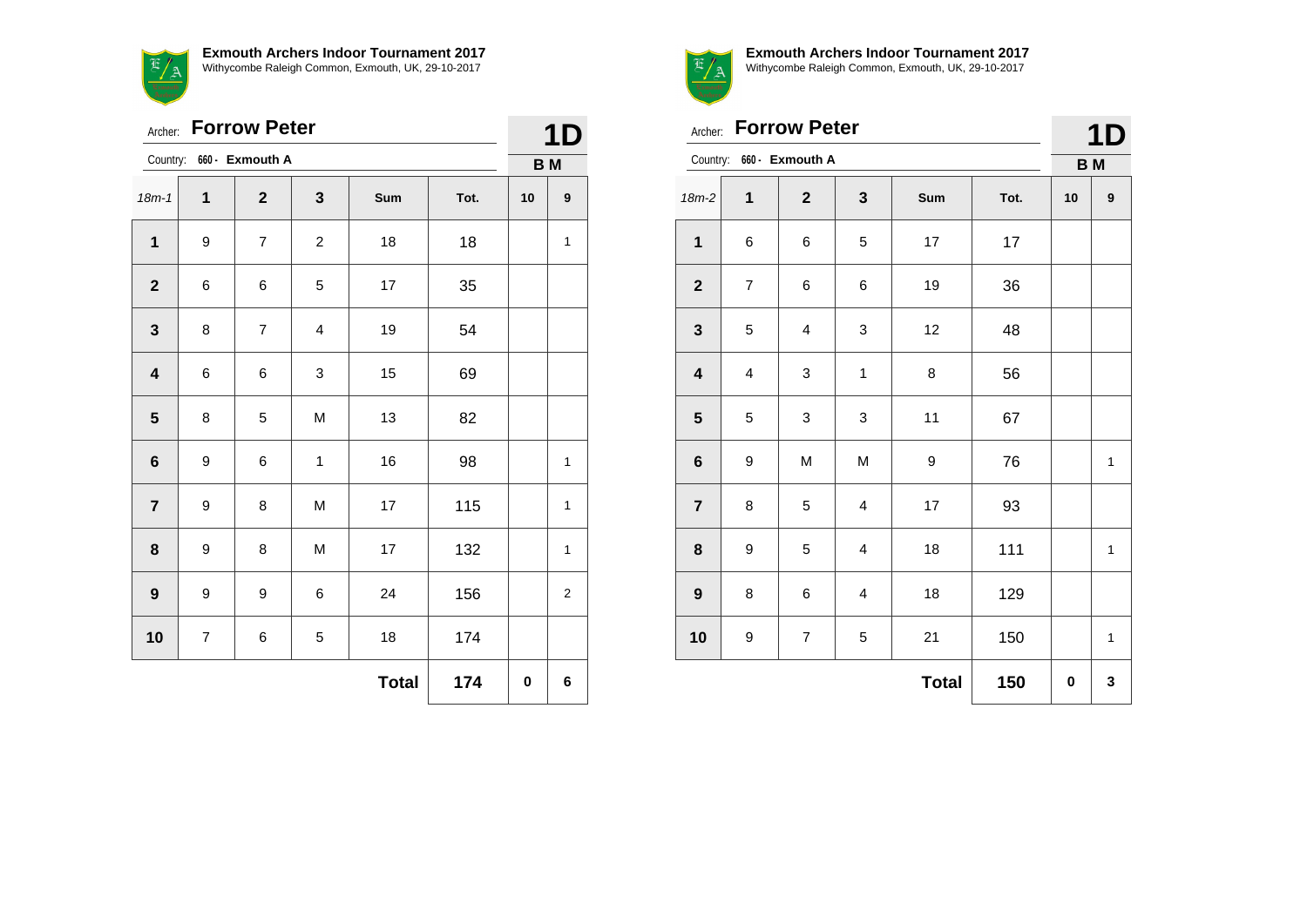$\mathbb{E}/\mathbb{A}$ 

**Exmouth Archers Indoor Tournament 2017** Withycombe Raleigh Common, Exmouth, UK, 29-10-2017

|                         | <b>Evans lan</b><br>Archer: |                          |                          |                  |      |           | 2A               |
|-------------------------|-----------------------------|--------------------------|--------------------------|------------------|------|-----------|------------------|
|                         |                             | Country: 660 - Exmouth A |                          |                  |      | <b>BM</b> |                  |
| $18m - 1$               | $\mathbf{1}$                | $\mathbf{2}$             | $\mathbf{3}$             | Sum              | Tot. | 10        | $\boldsymbol{9}$ |
| $\mathbf{1}$            | 6                           | 4                        | M                        | 10               | 10   |           |                  |
| $\mathbf{2}$            | 8                           | 8                        | 5                        | 21               | 31   |           |                  |
| $\mathbf{3}$            | 10                          | 9                        | 6                        | 25               | 56   | 1         | 1                |
| $\overline{\mathbf{4}}$ | 6                           | 3                        | M                        | 9                | 65   |           |                  |
| $5\phantom{1}$          | 8                           | 4                        | 3                        | 15               | 80   |           |                  |
| 6                       | 9                           | 9                        | 9                        | 27               | 107  |           | 3                |
| $\overline{7}$          | 9                           | 3                        | $\overline{2}$           | 14               | 121  |           | $\mathbf{1}$     |
| 8                       | 6                           | 5                        | $\overline{c}$           | 13               | 134  |           |                  |
| $\boldsymbol{9}$        | 8                           | 1                        | M                        | $\boldsymbol{9}$ | 143  |           |                  |
| 10                      | 8                           | $\overline{\mathbf{7}}$  | $\overline{\mathcal{I}}$ | 22               | 165  |           |                  |
|                         |                             |                          |                          | <b>Total</b>     | 165  | 1         | 5                |



**Exmouth Archers Indoor Tournament 2017** Withycombe Raleigh Common, Exmouth, UK, 29-10-2017

**7** | 8 | 6 | 1 | 15 | 109

**8** | 7 | 6 | 3 | 16 | 125

**9** | 9 | 7 | M | 16 | 141 | | 1

**Total 164 1 3**

**10** | 10 | 8 | 5 | 23 | 164 | 1

|                         | Archer: Evans lan |                          |   |     |      |           | 2A |
|-------------------------|-------------------|--------------------------|---|-----|------|-----------|----|
|                         |                   | Country: 660 - Exmouth A |   |     |      | <b>BM</b> |    |
| $18m-2$                 | 1                 | $\mathbf{2}$             | 3 | Sum | Tot. | 10        | 9  |
| 1                       | 8                 | 4                        | 2 | 14  | 14   |           |    |
| $\mathbf{2}$            | 9                 | $\overline{7}$           | 4 | 20  | 34   |           | 1  |
| $\mathbf{3}$            | 8                 | 8                        | 4 | 20  | 54   |           |    |
| $\overline{\mathbf{4}}$ | 9                 | 8                        | 6 | 23  | 77   |           | 1  |
| $5\phantom{1}$          | 5                 | 5                        | 4 | 14  | 91   |           |    |
| $6\phantom{1}6$         | 3                 | M                        | M | 3   | 94   |           |    |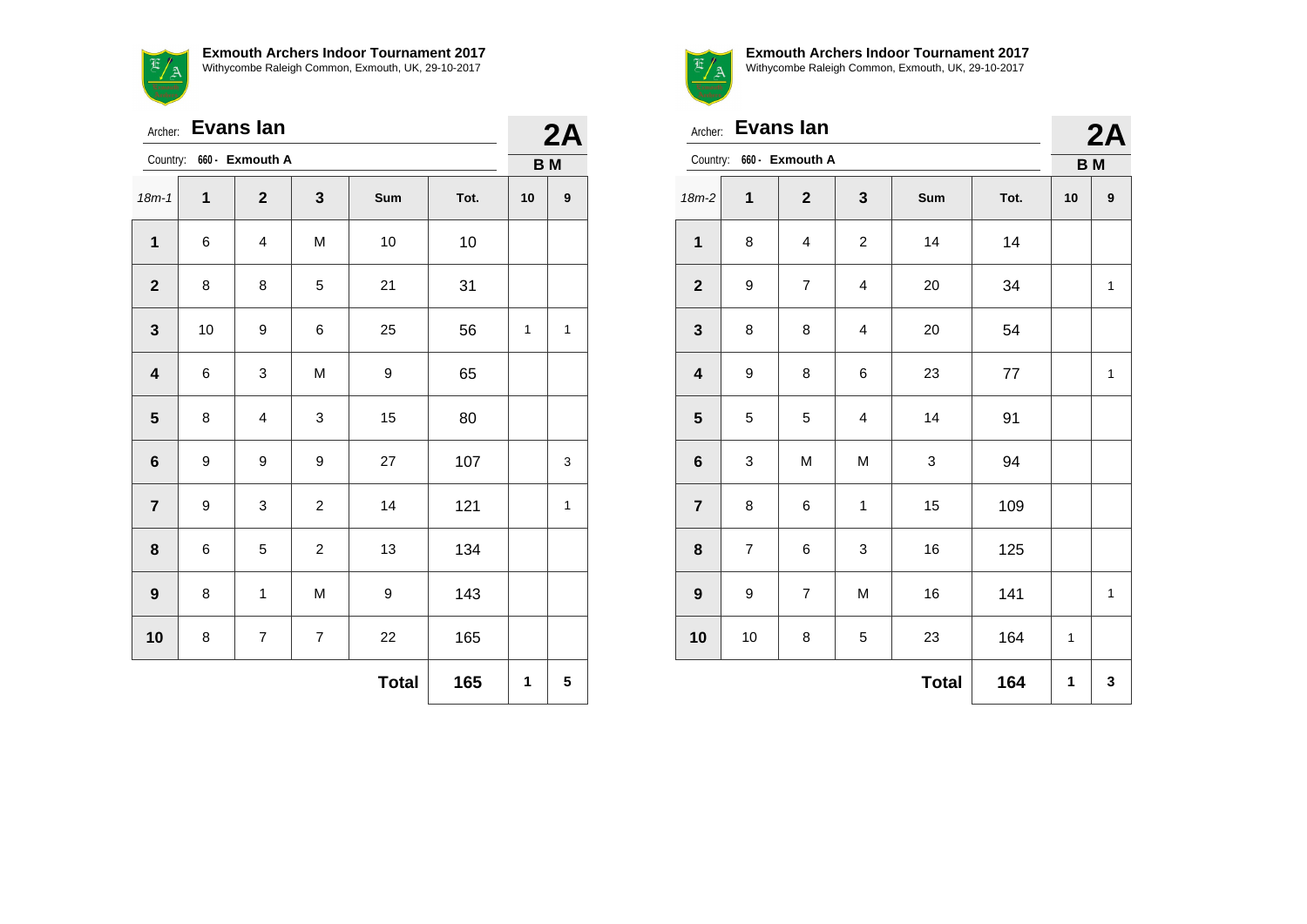$\overline{\mathcal{F}}$ <u>a / a</u>

**Exmouth Archers Indoor Tournament 2017** Withycombe Raleigh Common, Exmouth, UK, 29-10-2017

| Archer: Cardy Mark      |                          | 2B                        |                |              |      |     |                  |
|-------------------------|--------------------------|---------------------------|----------------|--------------|------|-----|------------------|
|                         |                          | Country: 645 - Lacetown A |                |              |      | L M |                  |
| $18m - 1$               | 1                        | $\overline{2}$            | 3              | Sum          | Tot. | 10  | $\boldsymbol{9}$ |
| $\mathbf{1}$            | $\overline{7}$           | 5                         | $\overline{4}$ | 16           | 16   |     |                  |
| $\mathbf 2$             | 9                        | 6                         | 4              | 19           | 35   |     | $\mathbf{1}$     |
| 3                       | 6                        | 5                         | 5              | 16           | 51   |     |                  |
| 4                       | 8                        | $\overline{7}$            | 1              | 16           | 67   |     |                  |
| 5                       | 8                        | 5                         | 3              | 16           | 83   |     |                  |
| 6                       | $\overline{7}$           | 6                         | 6              | 19           | 102  |     |                  |
| $\overline{\mathbf{r}}$ | $\overline{\mathcal{I}}$ | $\overline{\mathbf{4}}$   | M              | 11           | 113  |     |                  |
| 8                       | 6                        | 5                         | 3              | 14           | 127  |     |                  |
| 9                       | 8                        | $\overline{7}$            | $\overline{c}$ | 17           | 144  |     |                  |
| 10                      | 6                        | 5                         | $\mathbf{1}$   | 12           | 156  |     |                  |
|                         |                          |                           |                | <b>Total</b> | 156  | 0   | 1                |



**Exmouth Archers Indoor Tournament 2017** Withycombe Raleigh Common, Exmouth, UK, 29-10-2017

**2B** 

|                         | Archer: Cardy Mark |                           |                         |              |      |              |             |
|-------------------------|--------------------|---------------------------|-------------------------|--------------|------|--------------|-------------|
|                         |                    | Country: 645 - Lacetown A |                         |              |      | L M          |             |
| $18m-2$                 | $\mathbf{1}$       | $\mathbf{2}$              | 3                       | Sum          | Tot. | 10           | 9           |
| $\mathbf{1}$            | 5                  | 5                         | 3                       | 13           | 13   |              |             |
| $\mathbf{2}$            | 10                 | 8                         | 8                       | 26           | 39   | $\mathbf{1}$ |             |
| $\mathbf 3$             | 8                  | 5                         | $\mathbf{1}$            | 14           | 53   |              |             |
| $\overline{\mathbf{4}}$ | 8                  | $\overline{\mathbf{4}}$   | M                       | 12           | 65   |              |             |
| 5                       | $\overline{7}$     | 5                         | 3                       | 15           | 80   |              |             |
| $\bf 6$                 | 8                  | 8                         | 6                       | 22           | 102  |              |             |
| $\overline{7}$          | 7                  | 5                         | $\overline{\mathbf{4}}$ | 16           | 118  |              |             |
| 8                       | 5                  | 5                         | 3                       | 13           | 131  |              |             |
| $\boldsymbol{9}$        | 9                  | 9                         | 6                       | 24           | 155  |              | 2           |
| 10                      | 5                  | 5                         | $\overline{\mathbf{4}}$ | 14           | 169  |              |             |
|                         |                    |                           |                         | <b>Total</b> | 169  | 1            | $\mathbf 2$ |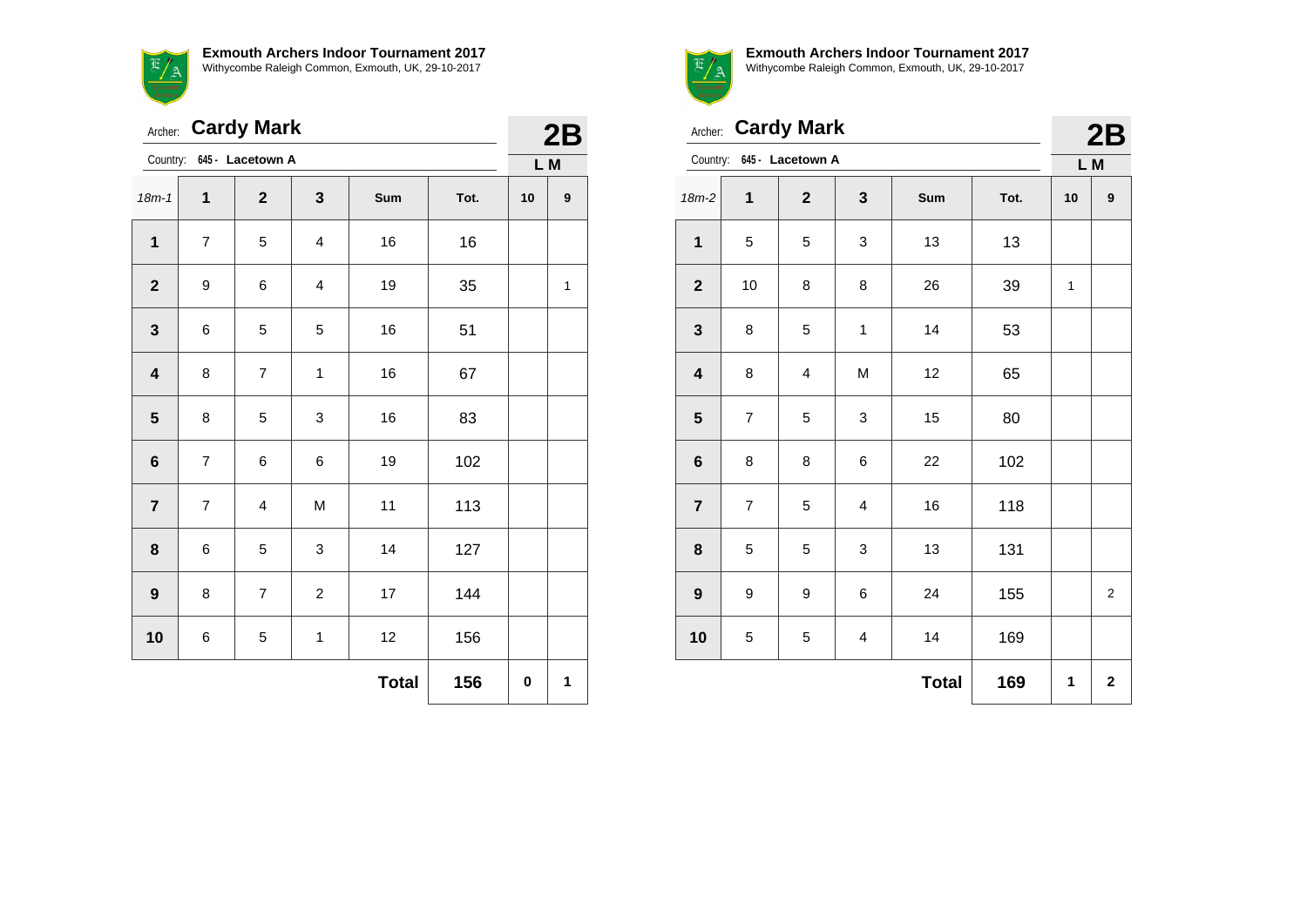$\frac{1}{\sqrt{\frac{3}{2}}}$ 

**Exmouth Archers Indoor Tournament 2017** Withycombe Raleigh Common, Exmouth, UK, 29-10-2017

| <b>Holley Katia</b><br>Archer: |                         |                 |              |              |      |      | 2C                      |
|--------------------------------|-------------------------|-----------------|--------------|--------------|------|------|-------------------------|
| Country:                       |                         | 660 - Exmouth A |              |              |      | L JW |                         |
| $18m - 1$                      | 1                       | $\mathbf{2}$    | 3            | Sum          | Tot. | 10   | $\boldsymbol{9}$        |
| $\mathbf 1$                    | $\overline{7}$          | 6               | M            | 13           | 13   |      |                         |
| $\mathbf{2}$                   | 8                       | $\overline{7}$  | M            | 15           | 28   |      |                         |
| $\mathbf{3}$                   | 3                       | $\overline{c}$  | $\mathbf{1}$ | 6            | 34   |      |                         |
| $\overline{\mathbf{4}}$        | 9                       | 6               | 3            | 18           | 52   |      | 1                       |
| ${\bf 5}$                      | $\overline{\mathbf{4}}$ | $\overline{c}$  | M            | 6            | 58   |      |                         |
| $\bf 6$                        | 5                       | 3               | 1            | 9            | 67   |      |                         |
| $\overline{7}$                 | 8                       | 5               | 3            | 16           | 83   |      |                         |
| 8                              | 5                       | 1               | M            | 6            | 89   |      |                         |
| $\boldsymbol{9}$               | $\boldsymbol{9}$        | $\overline{7}$  | M            | 16           | 105  |      | $\mathbf 1$             |
| 10                             | 5                       | 3               | $\mathbf{1}$ | 9            | 114  |      |                         |
|                                |                         |                 |              | <b>Total</b> | 114  | 0    | $\overline{\mathbf{2}}$ |



 $\Omega$ 

**Exmouth Archers Indoor Tournament 2017** Withycombe Raleigh Common, Exmouth, UK, 29-10-2017

|                         | Archer: Holley Katia |                          |   |                |      |    |            |  |
|-------------------------|----------------------|--------------------------|---|----------------|------|----|------------|--|
|                         |                      | Country: 660 - Exmouth A |   |                |      |    | 2C<br>L JW |  |
| $18m-2$                 | 1                    | $\mathbf{2}$             | 3 | Sum            | Tot. | 10 | 9          |  |
| $\mathbf{1}$            | 8                    | 5                        | M | 13             | 13   |    |            |  |
| $\mathbf 2$             | $\overline{7}$       | 5                        | 4 | 16             | 29   |    |            |  |
| $\mathbf 3$             | 6                    | 1                        | M | $\overline{7}$ | 36   |    |            |  |
| $\overline{\mathbf{4}}$ | 4                    | M                        | M | 4              | 40   |    |            |  |
| ${\bf 5}$               | 6                    | 6                        | 5 | 17             | 57   |    |            |  |
| $\bf 6$                 | 6                    | 6                        | 4 | 16             | 73   |    |            |  |
| $\overline{7}$          | 6                    | 5                        | 1 | 12             | 85   |    |            |  |
| 8                       | 10                   | 4                        | M | 14             | 99   | 1  |            |  |
| $\boldsymbol{9}$        | 6                    | 6                        | M | 12             | 111  |    |            |  |
| 10                      | 8                    | 6                        | M | 14             | 125  |    |            |  |

**Total 125 1 0**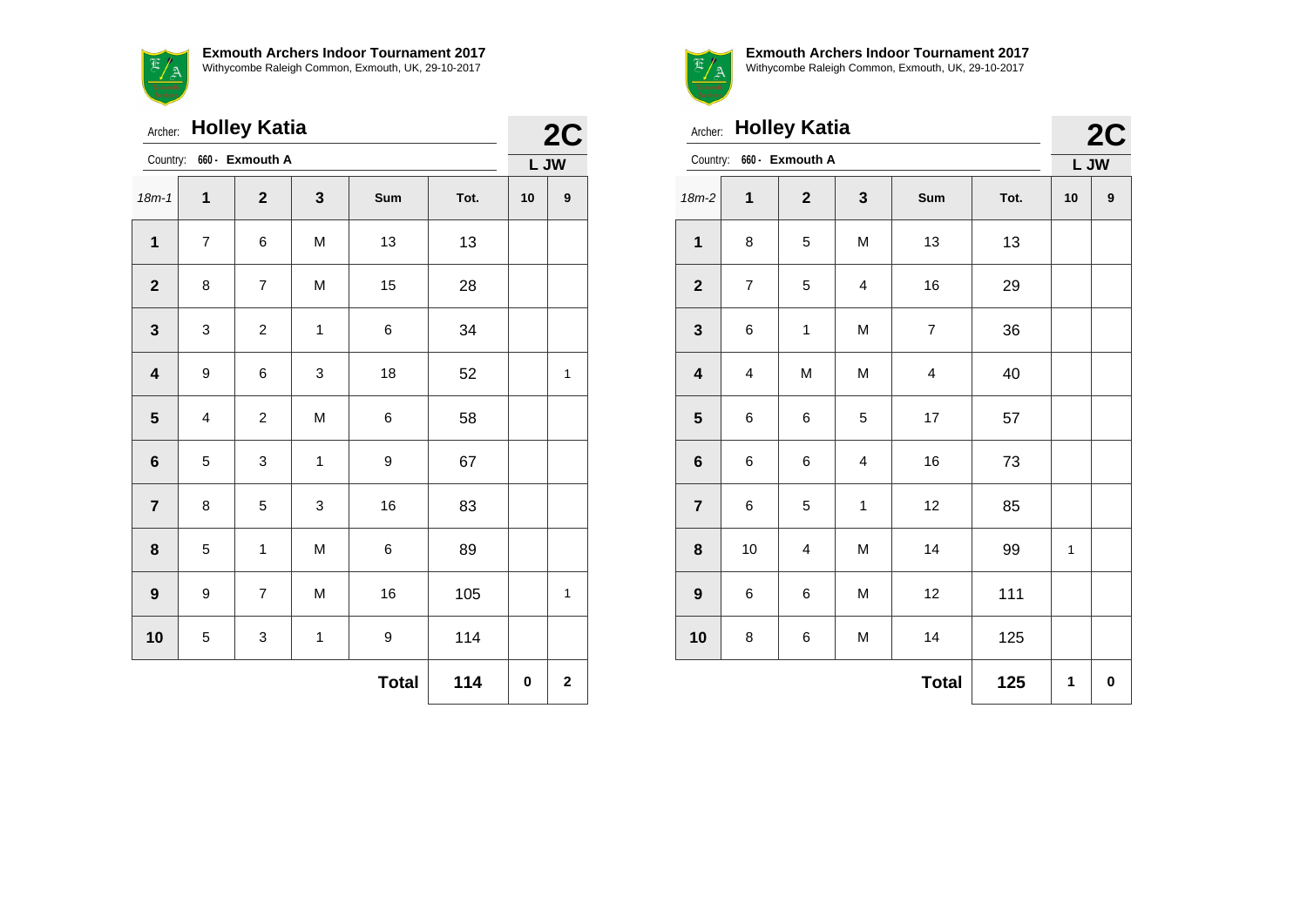

|                         | Archer: Gill Emily      |                              |       |              |      |      |                |  |
|-------------------------|-------------------------|------------------------------|-------|--------------|------|------|----------------|--|
|                         |                         | Country: 668 - B of the Tors |       |              |      | R JW |                |  |
| $18m - 1$               | $\mathbf{1}$            | $\mathbf{2}$                 | 3     | Sum          | Tot. | 10   | 9              |  |
| 1                       | 9                       | 8                            | $\,6$ | 23           | 23   |      | 1              |  |
| $\mathbf{2}$            | $\overline{\mathbf{7}}$ | $\overline{7}$               | 6     | 20           | 43   |      |                |  |
| $\mathbf{3}$            | 6                       | 5                            | 5     | 16           | 59   |      |                |  |
| $\overline{\mathbf{4}}$ | 9                       | 9                            | 6     | 24           | 83   |      | $\overline{c}$ |  |
| ${\bf 5}$               | 9                       | 8                            | 5     | 22           | 105  |      | 1              |  |
| $\bf 6$                 | 8                       | $\overline{7}$               | 4     | 19           | 124  |      |                |  |
| $\overline{7}$          | $\overline{7}$          | 5                            | 5     | 17           | 141  |      |                |  |
| 8                       | 9                       | 8                            | 5     | 22           | 163  |      | 1              |  |
| $\boldsymbol{9}$        | 10                      | 5                            | 5     | 20           | 183  | 1    |                |  |
| 10                      | $\overline{7}$          | 3                            | 3     | 13           | 196  |      |                |  |
|                         |                         |                              |       | <b>Total</b> | 196  | 1    | 5              |  |



Archer: **Gill Emily**

|      |      | 21<br>D |
|------|------|---------|
|      | R JW |         |
| Tot. | 10   |         |

| Country:<br>668 - B of the Tors |                |                  |                         |              |      |              | R JW        |  |
|---------------------------------|----------------|------------------|-------------------------|--------------|------|--------------|-------------|--|
| $18m-2$                         | $\mathbf 1$    | $\mathbf{2}$     | 3                       | Sum          | Tot. | 10           | 9           |  |
| $\mathbf{1}$                    | $\overline{7}$ | $\boldsymbol{7}$ | $\overline{\mathbf{4}}$ | 18           | 18   |              |             |  |
| $\mathbf 2$                     | $\overline{7}$ | 6                | 3                       | 16           | 34   |              |             |  |
| $\mathbf{3}$                    | 9              | 8                | 3                       | 20           | 54   |              | 1           |  |
| $\overline{\mathbf{4}}$         | 5              | 5                | 3                       | 13           | 67   |              |             |  |
| ${\bf 5}$                       | 10             | $\overline{7}$   | 6                       | 23           | 90   | 1            |             |  |
| $\bf 6$                         | 8              | 8                | 3                       | 19           | 109  |              |             |  |
| $\overline{\mathbf{7}}$         | 6              | 4                | $\overline{c}$          | 12           | 121  |              |             |  |
| $\bf8$                          | 10             | $\boldsymbol{7}$ | 5                       | 22           | 143  | 1            |             |  |
| $\boldsymbol{9}$                | 9              | 6                | 5                       | $20\,$       | 163  |              | 1           |  |
| 10                              | 5              | 5                | 4                       | 14           | 177  |              |             |  |
|                                 |                |                  |                         | <b>Total</b> | 177  | $\mathbf{2}$ | $\mathbf 2$ |  |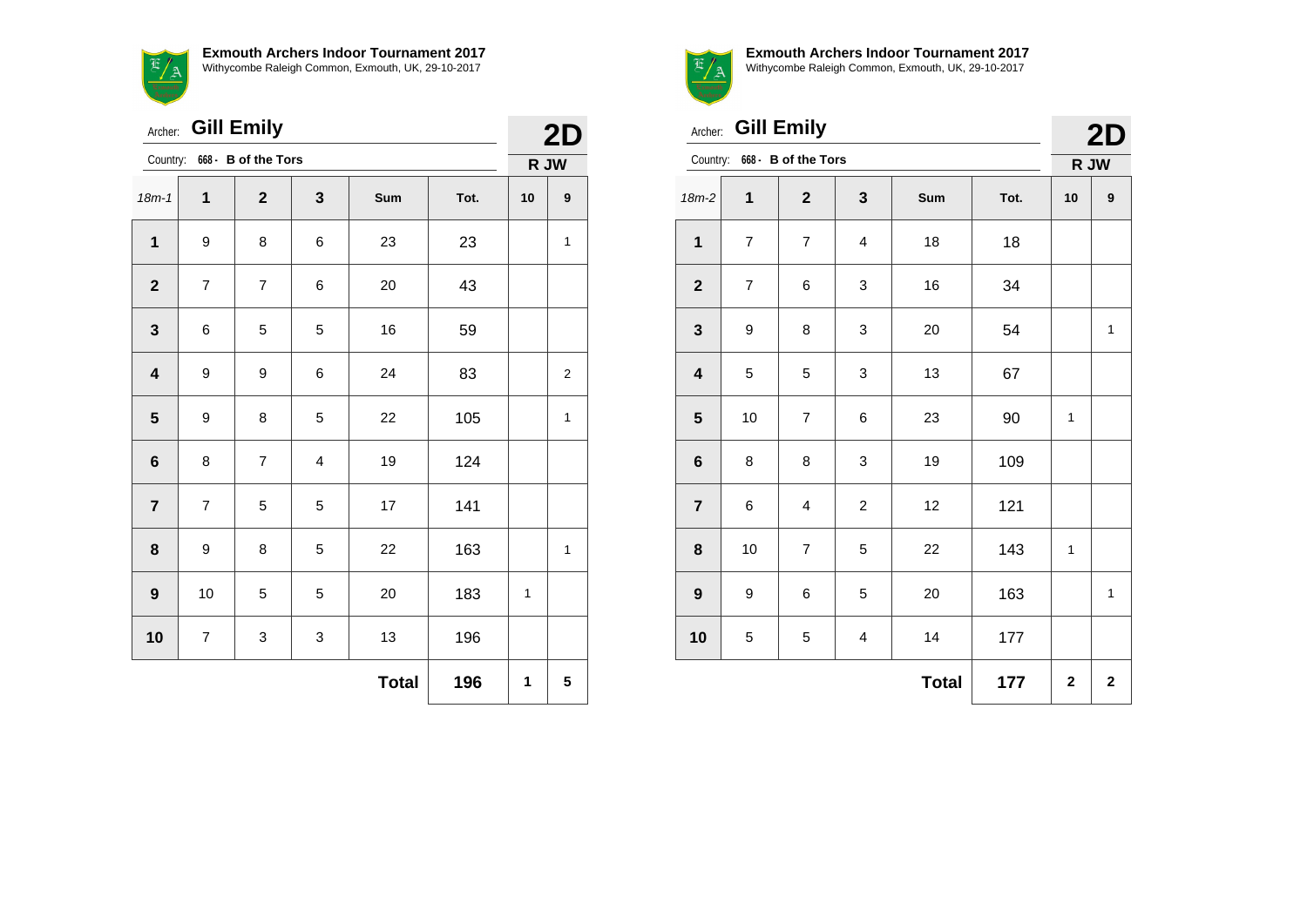$\overline{\phantom{0}}$ **Exmouth Archers Indoor Tournament 2017** Withycombe Raleigh Common, Exmouth, UK, 29-10-2017

 $\mathbf{R}$  .

|                         | <b>Bristow Andrea</b><br>Archer: |                         |                  |                         |      |    |                  |  |
|-------------------------|----------------------------------|-------------------------|------------------|-------------------------|------|----|------------------|--|
| Country:                |                                  | 660 - Exmouth A         |                  |                         |      | LW |                  |  |
| $18m - 1$               | $\mathbf{1}$                     | $\mathbf 2$             | 3                | Sum                     | Tot. | 10 | $\boldsymbol{9}$ |  |
| $\mathbf{1}$            | $\overline{\mathbf{4}}$          | M                       | M                | 4                       | 4    |    |                  |  |
| $\mathbf{2}$            | 4                                | M                       | M                | 4                       | 8    |    |                  |  |
| $\mathbf{3}$            | 5                                | $\overline{\mathbf{4}}$ | $\boldsymbol{2}$ | 11                      | 19   |    |                  |  |
| $\overline{\mathbf{4}}$ | M                                | M                       | M                | 0                       | 19   |    |                  |  |
| ${\bf 5}$               | 3                                | M                       | M                | 3                       | 22   |    |                  |  |
| $\bf 6$                 | 5                                | 1                       | M                | 6                       | 28   |    |                  |  |
| $\overline{7}$          | 8                                | 3                       | M                | 11                      | 39   |    |                  |  |
| 8                       | $\overline{\mathbf{4}}$          | M                       | M                | $\overline{\mathbf{4}}$ | 43   |    |                  |  |
| 9                       | 9                                | 5                       | $\overline{4}$   | 18                      | 61   |    | 1                |  |
| 10                      | 5                                | 3                       | 3                | 11                      | 72   |    |                  |  |
|                         |                                  |                         |                  | <b>Total</b>            | 72   | 0  | 1                |  |



|                         | <b>Bristow Andrea</b><br>Archer: |                 |                |                |      |           |   |  |
|-------------------------|----------------------------------|-----------------|----------------|----------------|------|-----------|---|--|
| Country:                |                                  | 660 - Exmouth A |                |                |      | 3A<br>LW  |   |  |
| $18m-2$                 | $\mathbf{1}$                     | $\mathbf 2$     | 3              | Sum            | Tot. | 10        | 9 |  |
| $\mathbf 1$             | 8                                | 8               | $\mathbf{1}$   | 17             | 17   |           |   |  |
| $\mathbf 2$             | 8                                | 3               | M              | 11             | 28   |           |   |  |
| $\mathbf{3}$            | 6                                | 6               | 4              | 16             | 44   |           |   |  |
| $\overline{\mathbf{4}}$ | 6                                | M               | M              | 6              | 50   |           |   |  |
| ${\bf 5}$               | M                                | M               | M              | $\pmb{0}$      | 50   |           |   |  |
| $\bf 6$                 | 8                                | 6               | 3              | 17             | 67   |           |   |  |
| $\overline{7}$          | $\boldsymbol{2}$                 | M               | M              | $\overline{c}$ | 69   |           |   |  |
| 8                       | 5                                | 4               | $\overline{c}$ | 11             | 80   |           |   |  |
| 9                       | 6                                | 1               | 1              | 8              | 88   |           |   |  |
| 10                      | 8                                | 5               | M              | 13             | 101  |           |   |  |
|                         |                                  |                 |                | <b>Total</b>   | 101  | $\pmb{0}$ | 0 |  |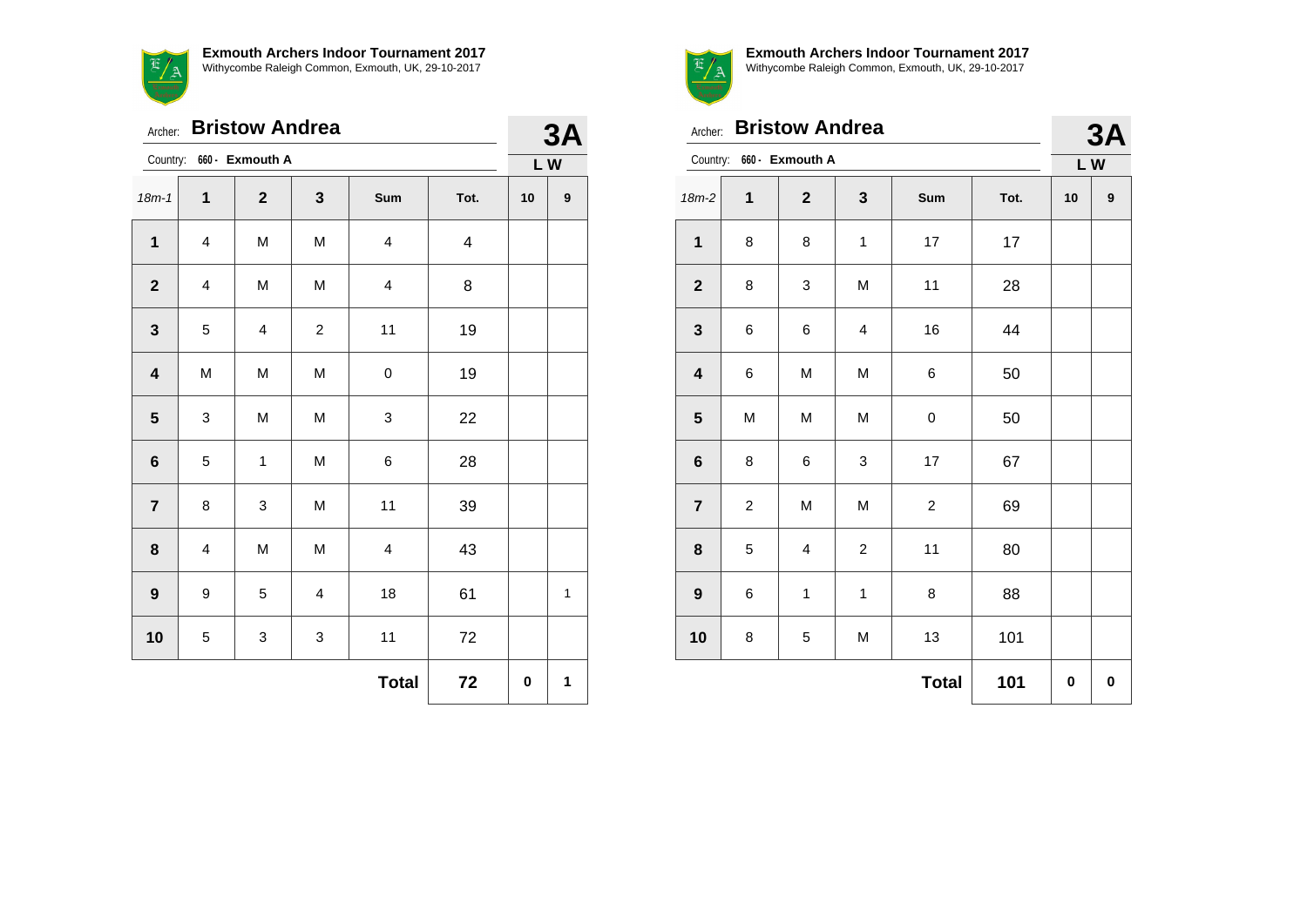**Exmouth Archers Indoor Tournament 2017**



Withycombe Raleigh Common, Exmouth, UK, 29-10-2017

| Archer:                 |                      | 3B             |                |              |      |             |                  |
|-------------------------|----------------------|----------------|----------------|--------------|------|-------------|------------------|
|                         | Country: 548 - Yeo B |                |                |              |      | <b>B JM</b> |                  |
| $18m - 1$               | 1                    | $\mathbf{2}$   | $\mathbf{3}$   | Sum          | Tot. | 10          | $\boldsymbol{9}$ |
| $\mathbf{1}$            | 5                    | 3              | M              | 8            | 8    |             |                  |
| $\boldsymbol{2}$        | 8                    | $\overline{7}$ | 5              | 20           | 28   |             |                  |
| $\mathbf{3}$            | 8                    | 6              | 3              | 17           | 45   |             |                  |
| $\overline{\mathbf{4}}$ | 5                    | 5              | M              | 10           | 55   |             |                  |
| $\overline{\mathbf{5}}$ | 8                    | $\overline{7}$ | M              | 15           | 70   |             |                  |
| $\bf 6$                 | 8                    | $\overline{7}$ | 6              | 21           | 91   |             |                  |
| $\overline{7}$          | 6                    | 6              | 6              | 18           | 109  |             |                  |
| 8                       | 9                    | $\overline{7}$ | $\overline{c}$ | 18           | 127  |             | $\mathbf{1}$     |
| $\boldsymbol{9}$        | 8                    | $\overline{c}$ | M              | 10           | 137  |             |                  |
| 10                      | 8                    | $\overline{c}$ | M              | 10           | 147  |             |                  |
|                         |                      |                |                | <b>Total</b> | 147  | $\pmb{0}$   | 1                |



Archer: **Trim Cameron**

| <b>3B</b> |
|-----------|
|           |

| Country: 548 - Yeo B    |                         |                         |                         |              |      |             | <b>B JM</b> |
|-------------------------|-------------------------|-------------------------|-------------------------|--------------|------|-------------|-------------|
| $18m-2$                 | 1                       | $\mathbf{2}$            | $\mathbf{3}$            | Sum          | Tot. | 10          | 9           |
| $\mathbf 1$             | 6                       | 6                       | $\mathbf{1}$            | 13           | 13   |             |             |
| $\mathbf 2$             | $\overline{\mathbf{7}}$ | $\overline{\mathbf{4}}$ | 3                       | 14           | 27   |             |             |
| $\mathbf 3$             | 5                       | $\overline{\mathbf{4}}$ | M                       | 9            | 36   |             |             |
| $\overline{\mathbf{4}}$ | 5                       | 5                       | $\overline{c}$          | 12           | 48   |             |             |
| ${\bf 5}$               | 6                       | 5                       | $\overline{\mathbf{4}}$ | 15           | 63   |             |             |
| $\bf 6$                 | 6                       | 5                       | 5                       | 16           | 79   |             |             |
| $\overline{7}$          | 10                      | $\overline{7}$          | 4                       | 21           | 100  | 1           |             |
| 8                       | $\overline{7}$          | 3                       | M                       | 10           | 110  |             |             |
| 9                       | 6                       | 6                       | 4                       | 16           | 126  |             |             |
| 10                      | $10\,$                  | 1                       | M                       | 11           | 137  | 1           |             |
|                         |                         |                         |                         | <b>Total</b> | 137  | $\mathbf 2$ | 0           |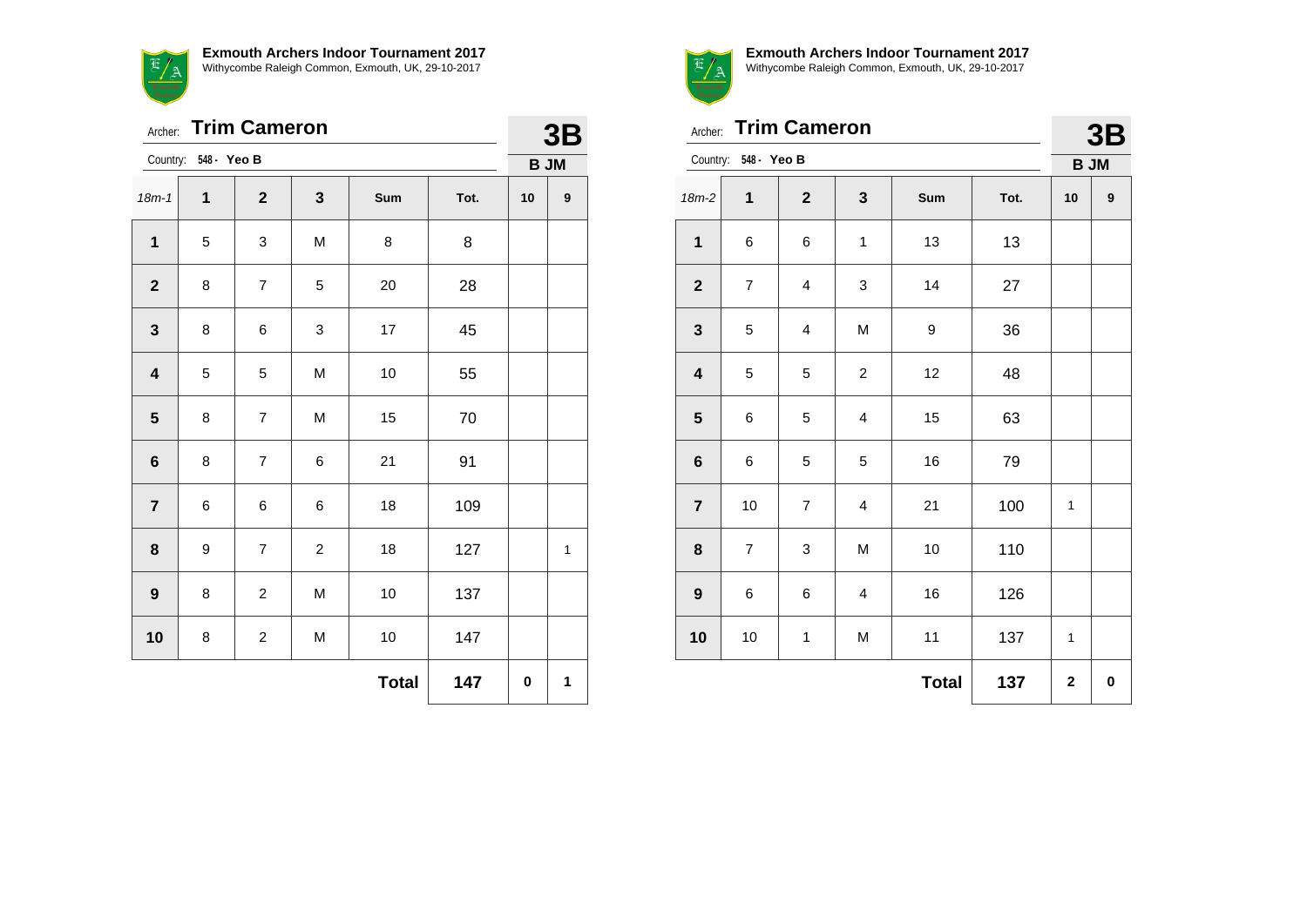

| <b>Forrow Jane</b><br>Archer: |                          |                          |                |                |                |    | 3D           |
|-------------------------------|--------------------------|--------------------------|----------------|----------------|----------------|----|--------------|
|                               |                          | Country: 660 - Exmouth A |                |                |                |    | <b>BW</b>    |
| $18m - 1$                     | 1                        | $\mathbf{2}$             | 3              | Sum            | Tot.           | 10 | 9            |
| $\mathbf{1}$                  | $\overline{\mathbf{4}}$  | 3                        | M              | $\overline{7}$ | $\overline{7}$ |    |              |
| $\overline{\mathbf{2}}$       | $\overline{7}$           | 4                        | M              | 11             | 18             |    |              |
| $\mathbf{3}$                  | 9                        | $\overline{\mathcal{I}}$ | $\mathbf{1}$   | 17             | 35             |    | 1            |
| $\overline{\mathbf{4}}$       | 10                       | 8                        | 6              | 24             | 59             | 1  |              |
| 5                             | 8                        | 5                        | $\overline{4}$ | 17             | 76             |    |              |
| $\bf 6$                       | $\overline{\mathcal{I}}$ | $\overline{c}$           | M              | 9              | 85             |    |              |
| $\overline{7}$                | 6                        | 6                        | $\mathbf{1}$   | 13             | 98             |    |              |
| 8                             | 9                        | 8                        | $\overline{7}$ | 24             | 122            |    | $\mathbf{1}$ |
| $\boldsymbol{9}$              | 9                        | 8                        | 5              | 22             | 144            |    | 1            |
| 10                            | 5                        | $\mathbf{1}$             | $\mathbf{1}$   | $\overline{7}$ | 151            |    |              |
|                               |                          |                          |                | <b>Total</b>   | 151            | 1  | 3            |



**Exmouth Archers Indoor Tournament 2017** Withycombe Raleigh Common, Exmouth, UK, 29-10-2017

|                         | Archer: Forrow Jane<br>660 - Exmouth A |                |   |     |      |    |   |  |
|-------------------------|----------------------------------------|----------------|---|-----|------|----|---|--|
| Country:                | <b>BW</b>                              |                |   |     |      |    |   |  |
| $18m-2$                 | 1                                      | $\mathbf{2}$   | 3 | Sum | Tot. | 10 | 9 |  |
| $\mathbf 1$             | 5                                      | 4              | M | 9   | 9    |    |   |  |
| $\mathbf{2}$            | 10                                     | 8              | 4 | 22  | 31   | 1  |   |  |
| $\mathbf{3}$            | 8                                      | 4              | 4 | 16  | 47   |    |   |  |
| $\overline{\mathbf{4}}$ | $\overline{7}$                         | 6              | 4 | 17  | 64   |    |   |  |
| $\overline{\mathbf{5}}$ | 9                                      | 5              | 4 | 18  | 82   |    | 1 |  |
| $\bf 6$                 | 9                                      | 7              | M | 16  | 98   |    | 1 |  |
| $\overline{7}$          | 8                                      | $\overline{c}$ | M | 10  | 108  |    |   |  |
| 8                       | 9                                      | $\overline{7}$ | 4 | 20  | 128  |    | 1 |  |
| 9                       | 10                                     | 9              | 6 | 25  | 153  | 1  | 1 |  |
| 10                      | 9                                      | 8              | 4 | 21  | 174  |    | 1 |  |

**Total 174 2 5**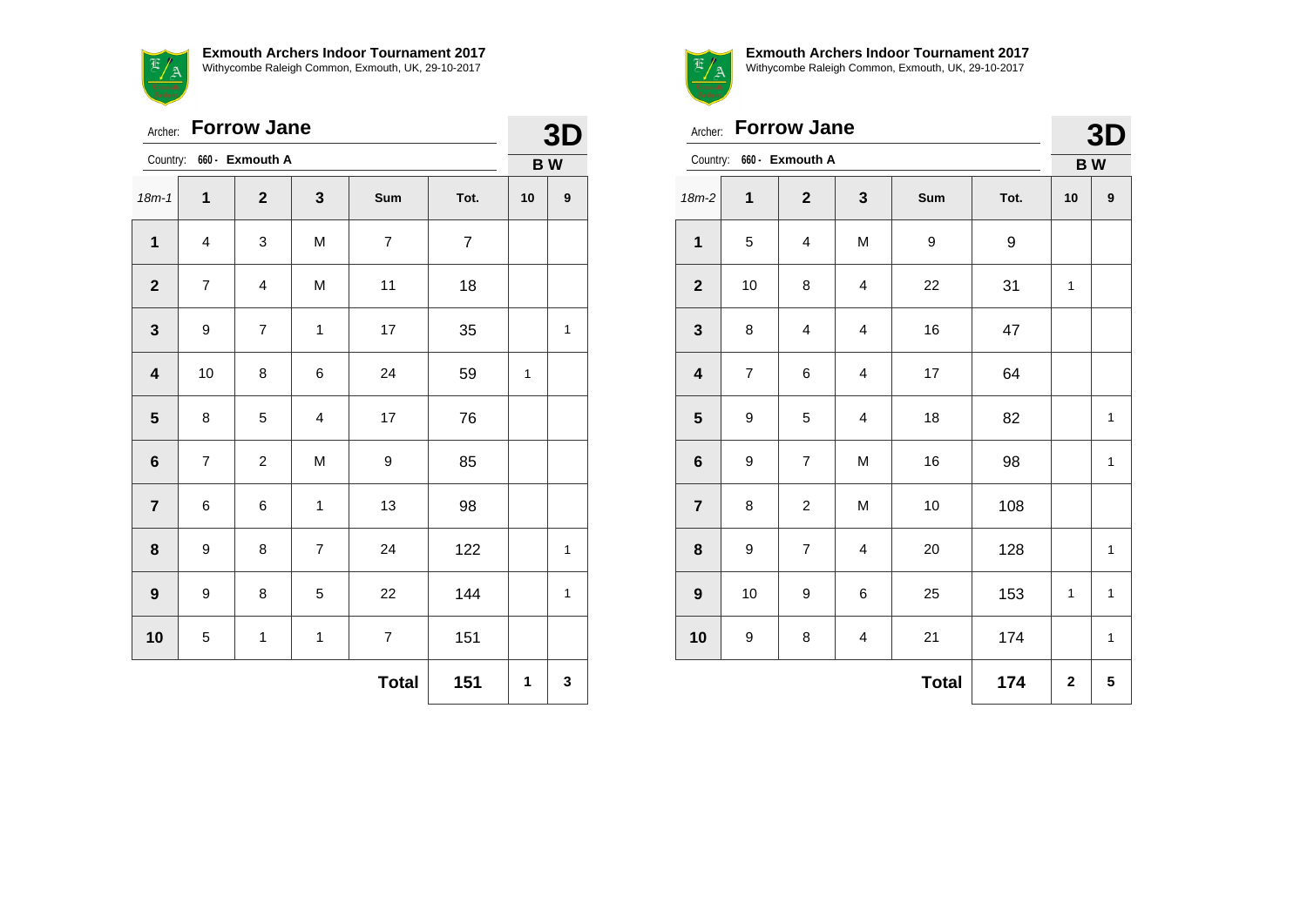$\overline{\phantom{0}}$ **Exmouth Archers Indoor Tournament 2017** Withycombe Raleigh Common, Exmouth, UK, 29-10-2017

| 2 Cusack Shelagh<br>Archer: |    |                            |                |              |      |                | <b>4A</b>      |  |
|-----------------------------|----|----------------------------|----------------|--------------|------|----------------|----------------|--|
|                             |    | Country: 2220 - Junction A |                |              |      | R W            |                |  |
| $18m - 1$                   | 1  | $\mathbf{2}$               | 3              | Sum          | Tot. | 10             | 9              |  |
| 1                           | 10 | 8                          | 8              | 26           | 26   | 1              |                |  |
| $\mathbf{2}$                | 10 | 10                         | 9              | 29           | 55   | 2              | 1              |  |
| $\mathbf{3}$                | 10 | 10                         | 9              | 29           | 84   | 2              | 1              |  |
| $\overline{\mathbf{4}}$     | 9  | $\overline{7}$             | $\overline{7}$ | 23           | 107  |                | 1              |  |
| 5                           | 10 | 8                          | 8              | 26           | 133  | 1              |                |  |
| $6\phantom{1}$              | 10 | 10                         | 8              | 28           | 161  | 2              |                |  |
| $\overline{7}$              | 9  | 9                          | 8              | 26           | 187  |                | $\overline{2}$ |  |
| 8                           | 10 | 10                         | 9              | 29           | 216  | 2              | 1              |  |
| 9                           | 10 | 10                         | 9              | 29           | 245  | $\overline{2}$ | 1              |  |
| 10                          | 9  | 9                          | 8              | 26           | 271  |                | $\overline{2}$ |  |
|                             |    |                            |                | <b>Total</b> | 271  | 12             | 9              |  |



| Archer: 2 Cusack Shelagh |    |                   |                |              |      | 4Α           |                         |  |
|--------------------------|----|-------------------|----------------|--------------|------|--------------|-------------------------|--|
| Country:                 |    | 2220 - Junction A |                |              |      |              | R W                     |  |
| $18m-2$                  | 1  | $\mathbf{2}$      | 3              | Sum          | Tot. | 10           | 9                       |  |
| $\mathbf{1}$             | 9  | 9                 | 9              | 27           | 27   |              | 3                       |  |
| $\overline{2}$           | 9  | 9                 | 6              | 24           | 51   |              | $\overline{\mathbf{c}}$ |  |
| 3                        | 9  | 9                 | 8              | 26           | 77   |              | $\overline{2}$          |  |
| $\overline{\mathbf{4}}$  | 9  | 9                 | 8              | 26           | 103  |              | $\overline{2}$          |  |
| 5                        | 10 | 9                 | 8              | 27           | 130  | 1            | $\mathbf{1}$            |  |
| $6\phantom{1}$           | 10 | 8                 | $\overline{7}$ | 25           | 155  | $\mathbf{1}$ |                         |  |
| $\overline{7}$           | 10 | 9                 | 8              | 27           | 182  | 1            | $\mathbf{1}$            |  |
| 8                        | 9  | 9                 | 9              | 27           | 209  |              | 3                       |  |
| $\boldsymbol{9}$         | 9  | 9                 | 9              | 27           | 236  |              | 3                       |  |
| 10                       | 10 | 10                | 9              | 29           | 265  | 2            | $\mathbf{1}$            |  |
|                          |    |                   |                | <b>Total</b> | 265  | 5            | 18                      |  |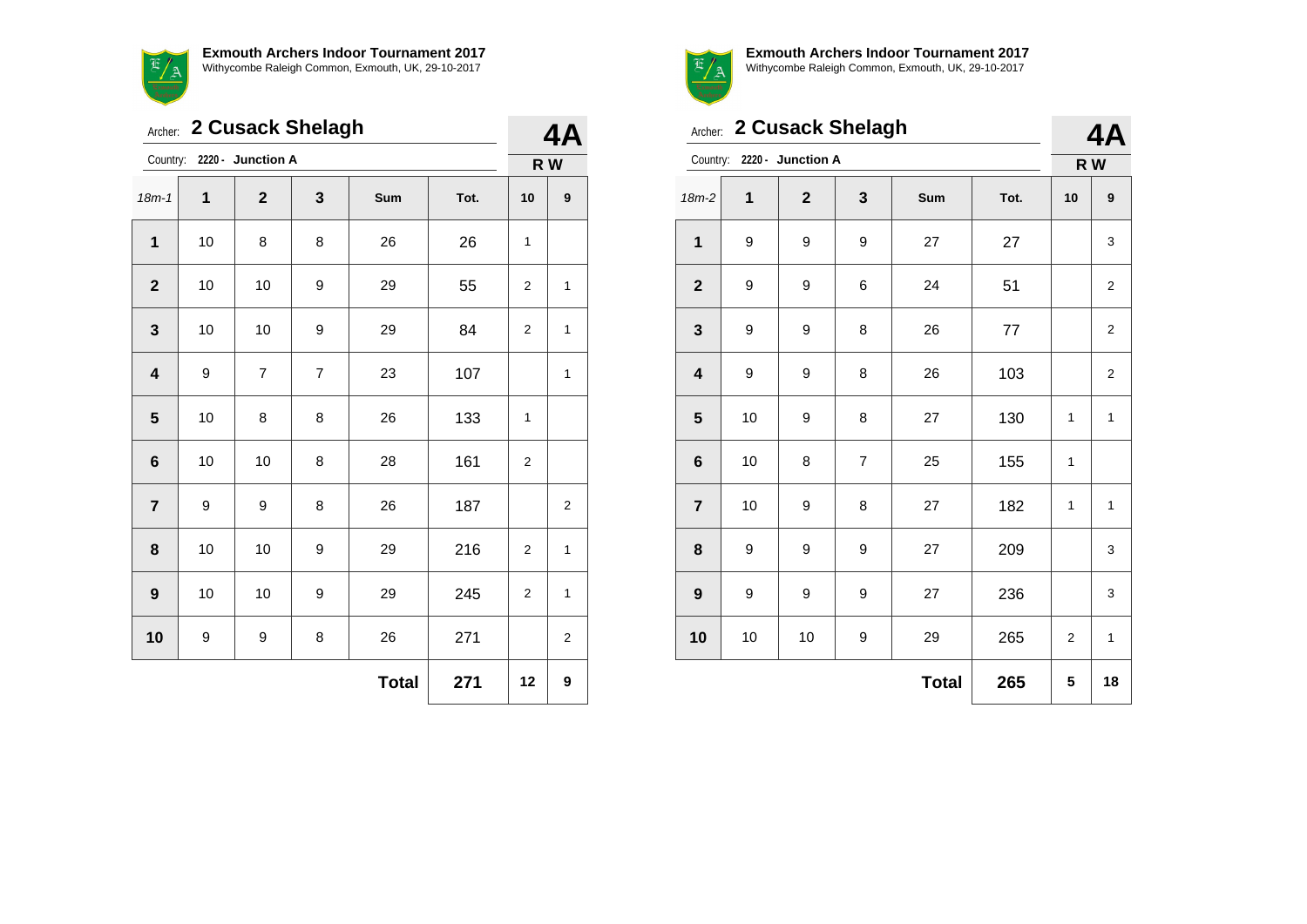

Archer: **Martyn Emma**

|                         |                | Country: 668 - B of the Tors |   |              |      |              | R W              |
|-------------------------|----------------|------------------------------|---|--------------|------|--------------|------------------|
| $18m-1$                 | $\mathbf 1$    | $\mathbf{2}$                 | 3 | Sum          | Tot. | 10           | $\boldsymbol{9}$ |
| $\mathbf 1$             | 8              | 8                            | 6 | 22           | 22   |              |                  |
| $\boldsymbol{2}$        | $\overline{7}$ | 6                            | M | 13           | 35   |              |                  |
| $\mathbf{3}$            | 8              | 6                            | M | 14           | 49   |              |                  |
| $\overline{\mathbf{4}}$ | 8              | 8                            | M | 16           | 65   |              |                  |
| ${\bf 5}$               | 8              | 8                            | 6 | 22           | 87   |              |                  |
| $\bf 6$                 | 10             | 6                            | M | 16           | 103  | $\mathbf{1}$ |                  |
| $\overline{\mathbf{7}}$ | 6              | M                            | M | 6            | 109  |              |                  |
| ${\bf 8}$               | 6              | M                            | M | 6            | 115  |              |                  |
| $\boldsymbol{9}$        | 9              | 6                            | 6 | 21           | 136  |              | $\mathbf{1}$     |
| 10                      | $10$           | $\overline{7}$               | M | 17           | 153  | $\mathbf{1}$ |                  |
|                         |                |                              |   | <b>Total</b> | 153  | $\mathbf 2$  | 1                |



**4B**

| Archer: Martyn Emma     |                | <b>4B</b>                    |   |     |      |    |     |
|-------------------------|----------------|------------------------------|---|-----|------|----|-----|
|                         |                | Country: 668 - B of the Tors |   |     |      |    | R W |
| $18m-2$                 | 1              | $\overline{2}$               | 3 | Sum | Tot. | 10 | 9   |
| 1                       | 8              | $\overline{7}$               | M | 15  | 15   |    |     |
| $\mathbf{2}$            | 9              | $\overline{7}$               | 6 | 22  | 37   |    | 1   |
| $\mathbf{3}$            | $\overline{7}$ | M                            | M | 7   | 44   |    |     |
| $\overline{\mathbf{4}}$ | 8              | $\overline{7}$               | 6 | 21  | 65   |    |     |
| 5                       | 10             | 9                            | 8 | 27  | 92   | 1  | 1   |
|                         |                |                              |   |     |      |    |     |

|                         |                  |                         |           | <b>Total</b>             | 152 | $\mathbf{2}$ | 3            |
|-------------------------|------------------|-------------------------|-----------|--------------------------|-----|--------------|--------------|
| 10                      | $10$             | $\overline{7}$          | M         | 17                       | 152 | 1            |              |
| $\boldsymbol{9}$        | M                | M                       | ${\sf M}$ | 0                        | 135 |              |              |
| $\pmb{8}$               | $\boldsymbol{7}$ | 6                       | ${\sf M}$ | 13                       | 135 |              |              |
| $\overline{7}$          | 8                | M                       | M         | 8                        | 122 |              |              |
| $\boldsymbol{6}$        | 9                | $\overline{\mathbf{7}}$ | 6         | 22                       | 114 |              | $\mathbf{1}$ |
| $5\phantom{1}$          | 10               | 9                       | 8         | 27                       | 92  | 1            | $\mathbf{1}$ |
| $\overline{\mathbf{4}}$ | 8                | $\overline{\mathbf{7}}$ | 6         | 21                       | 65  |              |              |
| $\mathbf{3}$            | $\boldsymbol{7}$ | M                       | M         | $\overline{\mathcal{I}}$ | 44  |              |              |
| $\overline{\mathbf{2}}$ | 9                | $\boldsymbol{7}$        | 6         | 22                       | 37  |              | $\mathbf 1$  |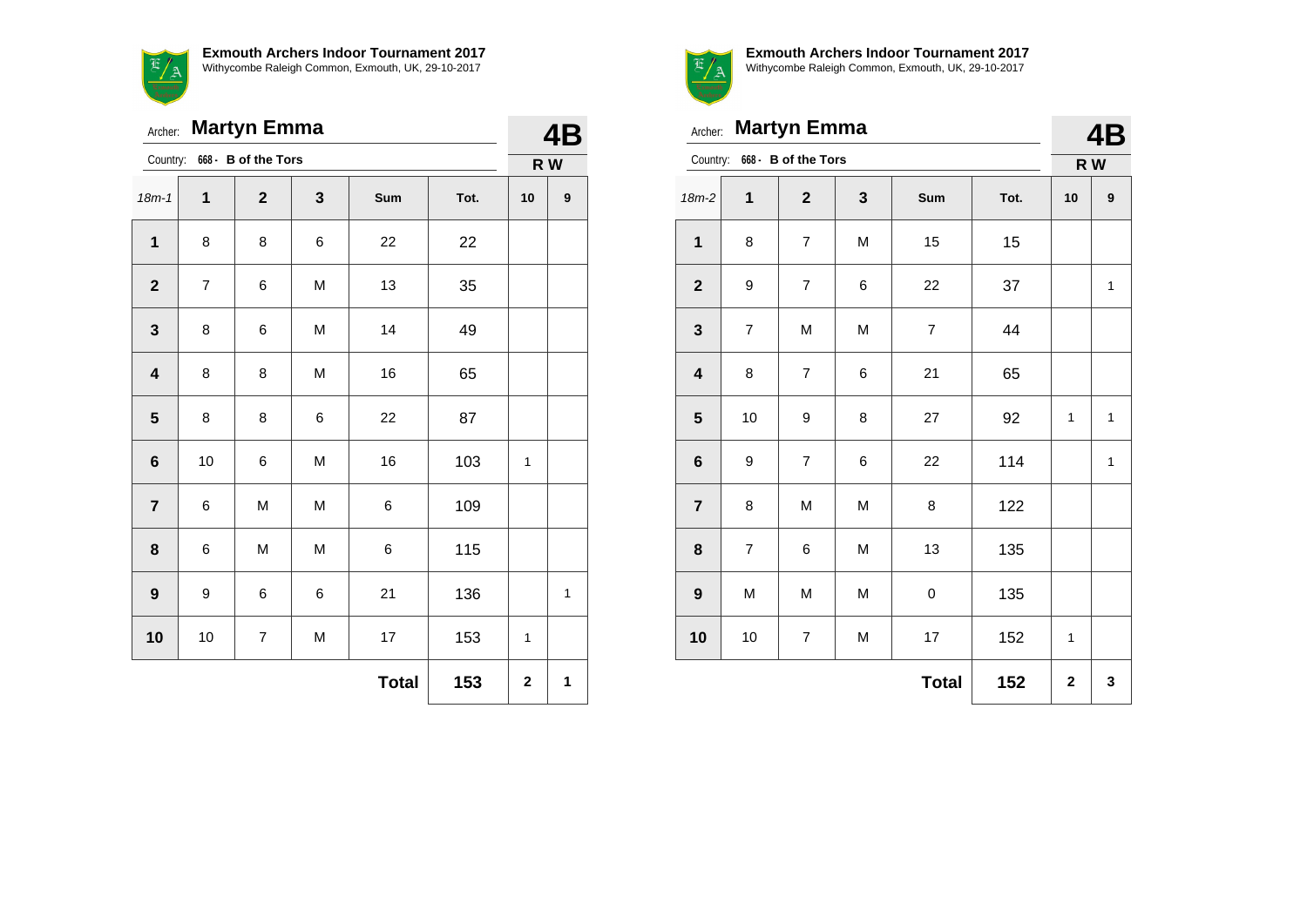|                | Archer: 2 Wood Antony |                |    |              |      |                |                         |  |
|----------------|-----------------------|----------------|----|--------------|------|----------------|-------------------------|--|
| Country:       | 262 - Cmo B           |                |    |              |      |                | R <sub>M</sub>          |  |
| $18m - 1$      | $\mathbf{1}$          | $\overline{2}$ | 3  | Sum          | Tot. | 10             | 9                       |  |
| $\mathbf{1}$   | 10                    | 9              | 9  | 28           | 28   | $\mathbf{1}$   | $\overline{\mathbf{c}}$ |  |
| $\mathbf{2}$   | 10                    | 10             | 10 | 30           | 58   | 3              |                         |  |
| 3              | 10                    | 10             | 10 | 30           | 88   | 3              |                         |  |
| 4              | 10                    | 10             | 9  | 29           | 117  | 2              | $\mathbf{1}$            |  |
| 5              | 10                    | 10             | 9  | 29           | 146  | $\overline{2}$ | $\mathbf 1$             |  |
| 6              | 10                    | 10             | 9  | 29           | 175  | $\overline{2}$ | 1                       |  |
| $\overline{7}$ | 10                    | 10             | 8  | 28           | 203  | 2              |                         |  |
| 8              | 10                    | 10             | 10 | 30           | 233  | 3              |                         |  |
| 9              | 9                     | 9              | 9  | 27           | 260  |                | 3                       |  |
| 10             | 9                     | 9              | 9  | 27           | 287  |                | 3                       |  |
|                |                       |                |    | <b>Total</b> | 287  | 18             | 11                      |  |



|                         | 2 Wood Antony<br>Archer: |              |    |              |      |                |                         |  |
|-------------------------|--------------------------|--------------|----|--------------|------|----------------|-------------------------|--|
|                         | Country: 262 - Cmo B     |              |    |              |      | R M            |                         |  |
| $18m-2$                 | 1                        | $\mathbf{2}$ | 3  | Sum          | Tot. | 10             | 9                       |  |
| $\mathbf{1}$            | 10                       | 10           | 9  | 29           | 29   | 2              | $\mathbf{1}$            |  |
| $\mathbf{2}$            | 10                       | 9            | 9  | 28           | 57   | $\mathbf{1}$   | 2                       |  |
| $\mathbf 3$             | 10                       | 10           | 9  | 29           | 86   | 2              | $\mathbf{1}$            |  |
| $\overline{\mathbf{4}}$ | 10                       | 9            | 9  | 28           | 114  | 1              | $\overline{2}$          |  |
| $\overline{\mathbf{5}}$ | 10                       | 9            | 9  | 28           | 142  | $\mathbf{1}$   | $\overline{2}$          |  |
| $\bf 6$                 | 10                       | 10           | 8  | 28           | 170  | $\overline{2}$ |                         |  |
| $\overline{7}$          | 10                       | 10           | 9  | 29           | 199  | 2              | 1                       |  |
| 8                       | 10                       | 10           | 8  | 28           | 227  | $\overline{2}$ |                         |  |
| $\boldsymbol{9}$        | 10                       | 9            | 9  | 28           | 255  | 1              | $\overline{\mathbf{c}}$ |  |
| 10                      | 10                       | 10           | 10 | 30           | 285  | 3              |                         |  |
|                         |                          |              |    | <b>Total</b> | 285  | 17             | 11                      |  |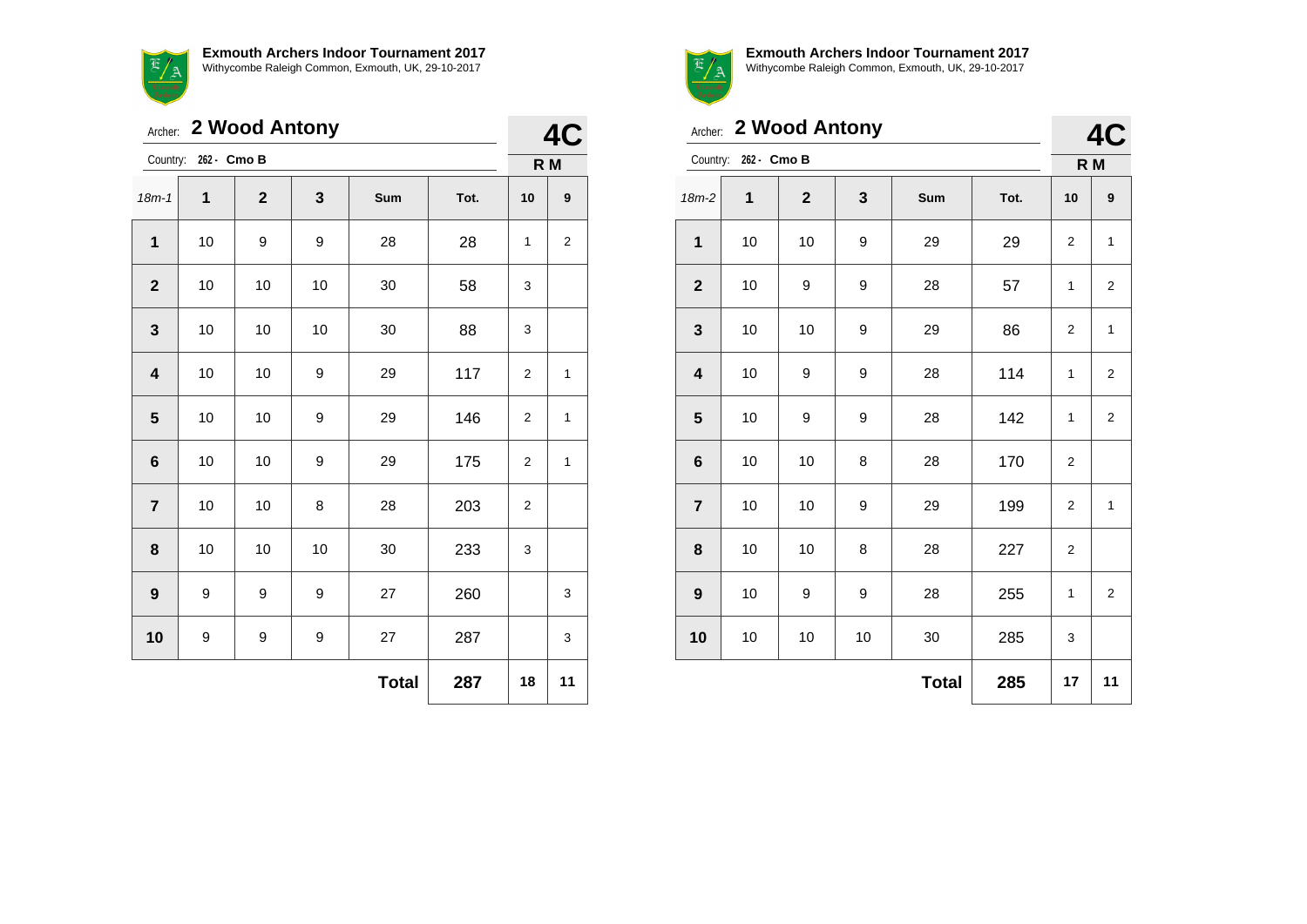

|                         | <b>Glover Steve</b><br>Archer: |                 |   |              |      |     |                         |  |
|-------------------------|--------------------------------|-----------------|---|--------------|------|-----|-------------------------|--|
| Country:                |                                | 660 - Exmouth A |   |              |      | C M |                         |  |
| $18m - 1$               | 1                              | $\mathbf{2}$    | 3 | Sum          | Tot. | 10  | 9                       |  |
| 1                       | 9                              | 9               | 9 | 27           | 27   |     | 3                       |  |
| $\mathbf{2}$            | 9                              | 9               | 9 | 27           | 54   |     | 3                       |  |
| $\mathbf{3}$            | 10                             | 9               | 9 | 28           | 82   | 1   | 2                       |  |
| $\overline{\mathbf{4}}$ | 9                              | 9               | 8 | 26           | 108  |     | $\overline{\mathbf{c}}$ |  |
| $\overline{\mathbf{5}}$ | 9                              | 9               | 8 | 26           | 134  |     | 2                       |  |
| $\bf 6$                 | 10                             | 9               | 8 | 27           | 161  | 1   | 1                       |  |
| $\overline{\mathbf{r}}$ | 10                             | 9               | 9 | 28           | 189  | 1   | $\overline{\mathbf{c}}$ |  |
| 8                       | 10                             | 9               | 9 | 28           | 217  | 1   | 2                       |  |
| $\boldsymbol{9}$        | 9                              | 9               | 9 | 27           | 244  |     | 3                       |  |
| 10                      | 9                              | 9               | 9 | 27           | 271  |     | 3                       |  |
|                         |                                |                 |   | <b>Total</b> | 271  | 4   | 23                      |  |



**Exmouth Archers Indoor Tournament 2017**

Withycombe Raleigh Common, Exmouth, UK, 29-10-2017

|                         | <b>Glover Steve</b><br>Archer: |                 |                  |              |      |     |                         |  |
|-------------------------|--------------------------------|-----------------|------------------|--------------|------|-----|-------------------------|--|
| Country:                |                                | 660 - Exmouth A |                  |              |      | C M |                         |  |
| $18m-2$                 | 1                              | $\overline{2}$  | 3                | Sum          | Tot. | 10  | 9                       |  |
| $\mathbf{1}$            | 9                              | 9               | 9                | 27           | 27   |     | 3                       |  |
| $\mathbf{2}$            | 9                              | 9               | 9                | 27           | 54   |     | 3                       |  |
| $\mathbf{3}$            | 10                             | 9               | 8                | 27           | 81   | 1   | 1                       |  |
| $\overline{\mathbf{4}}$ | 10                             | 9               | 9                | 28           | 109  | 1   | $\overline{2}$          |  |
| 5                       | 9                              | 8               | M                | 17           | 126  |     | 1                       |  |
| $\bf 6$                 | 9                              | 9               | $\boldsymbol{9}$ | 27           | 153  |     | 3                       |  |
| $\overline{7}$          | 10                             | 9               | 8                | 27           | 180  | 1   | 1                       |  |
| 8                       | 9                              | 9               | 9                | 27           | 207  |     | 3                       |  |
| $\boldsymbol{9}$        | 10                             | 9               | 9                | 28           | 235  | 1   | $\mathbf 2$             |  |
| 10                      | 9                              | 9               | 6                | 24           | 259  |     | $\overline{\mathbf{c}}$ |  |
|                         |                                |                 |                  | <b>Total</b> | 259  | 4   | 21                      |  |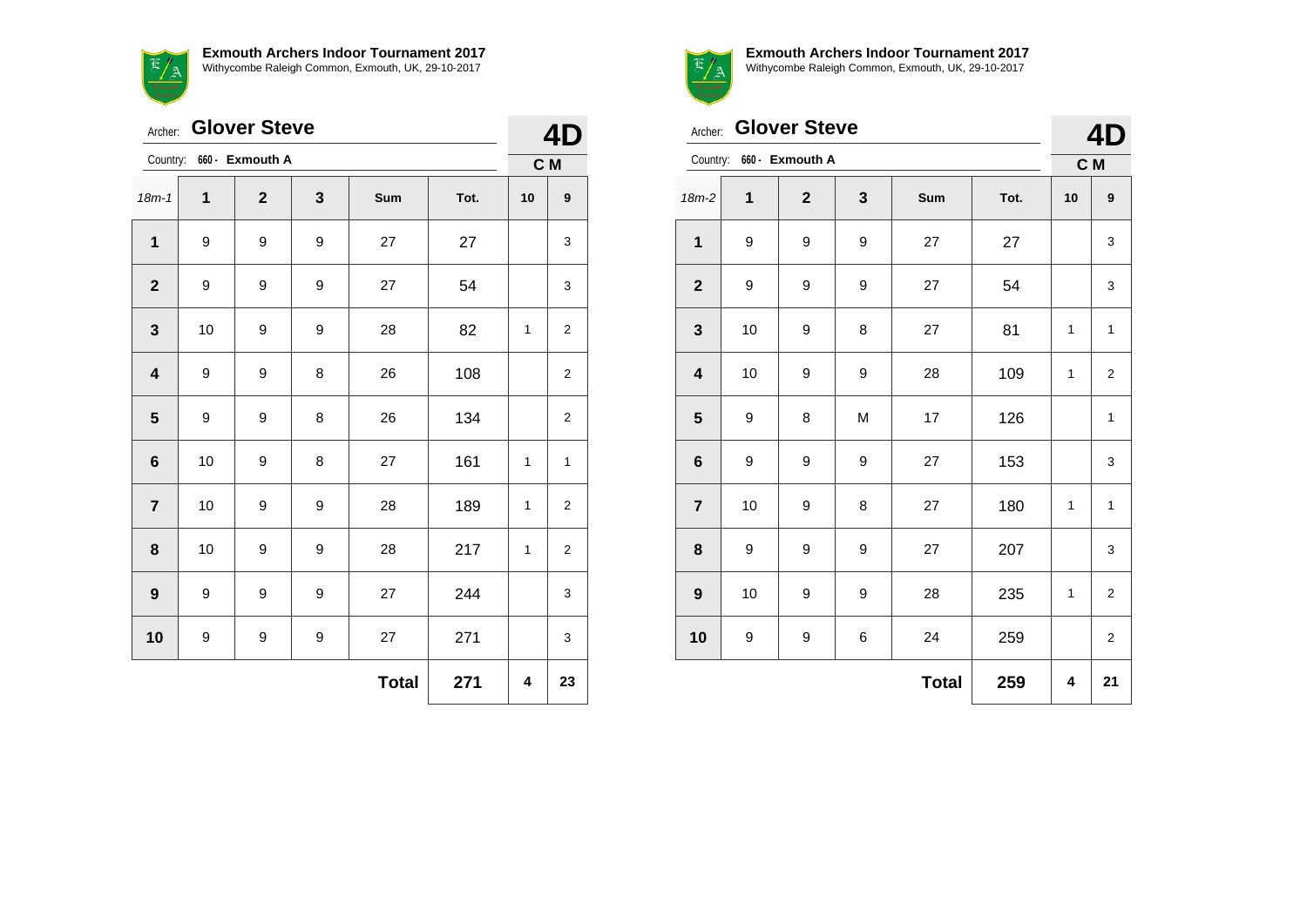

|                         | <b>Broom Matt</b><br>Archer: |                           |                |              |      |    |                  |  |
|-------------------------|------------------------------|---------------------------|----------------|--------------|------|----|------------------|--|
|                         |                              | Country: 645 - Lacetown A |                |              |      |    | <b>5A</b><br>C M |  |
| $18m - 1$               | 1                            | $\overline{2}$            | 3              | Sum          | Tot. | 10 | $\boldsymbol{9}$ |  |
| 1                       | 9                            | 8                         | 8              | 25           | 25   |    | $\mathbf{1}$     |  |
| $\mathbf{2}$            | 10                           | 9                         | 8              | 27           | 52   | 1  | $\mathbf{1}$     |  |
| $\mathbf{3}$            | 10                           | 9                         | 9              | 28           | 80   | 1  | 2                |  |
| $\overline{\mathbf{4}}$ | 10                           | 9                         | 9              | 28           | 108  | 1  | 2                |  |
| $5\phantom{1}$          | 9                            | 9                         | 9              | 27           | 135  |    | 3                |  |
| $\bf 6$                 | 9                            | 8                         | 6              | 23           | 158  |    | 1                |  |
| $\overline{7}$          | 9                            | 8                         | 8              | 25           | 183  |    | 1                |  |
| 8                       | 9                            | 9                         | $\overline{7}$ | 25           | 208  |    | $\overline{c}$   |  |
| $\boldsymbol{9}$        | 9                            | 9                         | 8              | 26           | 234  |    | 2                |  |
| 10                      | 9                            | 9                         | 8              | 26           | 260  |    | $\overline{2}$   |  |
|                         |                              |                           |                | <b>Total</b> | 260  | 3  | 17               |  |



| Archer:                 |    | <b>Broom Matt</b>         |                |              |      | <b>5A</b>    |                         |
|-------------------------|----|---------------------------|----------------|--------------|------|--------------|-------------------------|
|                         |    | Country: 645 - Lacetown A |                |              |      |              | C M                     |
| $18m-2$                 | 1  | $\overline{2}$            | 3              | Sum          | Tot. | 10           | 9                       |
| 1                       | 9  | 9                         | 9              | 27           | 27   |              | 3                       |
| $\mathbf{2}$            | 10 | 9                         | 9              | 28           | 55   | $\mathbf{1}$ | 2                       |
| $\mathbf{3}$            | 9  | 8                         | 8              | 25           | 80   |              | $\mathbf{1}$            |
| $\overline{\mathbf{4}}$ | 10 | 9                         | 9              | 28           | 108  | 1            | $\overline{2}$          |
| $\overline{\mathbf{5}}$ | 9  | 9                         | 9              | 27           | 135  |              | 3                       |
| $\bf 6$                 | 10 | 9                         | 9              | 28           | 163  | $\mathbf{1}$ | $\overline{\mathbf{c}}$ |
| $\overline{7}$          | 9  | 9                         | 9              | 27           | 190  |              | 3                       |
| 8                       | 9  | 9                         | 8              | 26           | 216  |              | $\overline{2}$          |
| $\boldsymbol{9}$        | 9  | 9                         | $\overline{7}$ | 25           | 241  |              | $\overline{\mathbf{c}}$ |
| 10                      | 9  | 8                         | $\overline{7}$ | 24           | 265  |              | 1                       |
|                         |    |                           |                | <b>Total</b> | 265  | 3            | 21                      |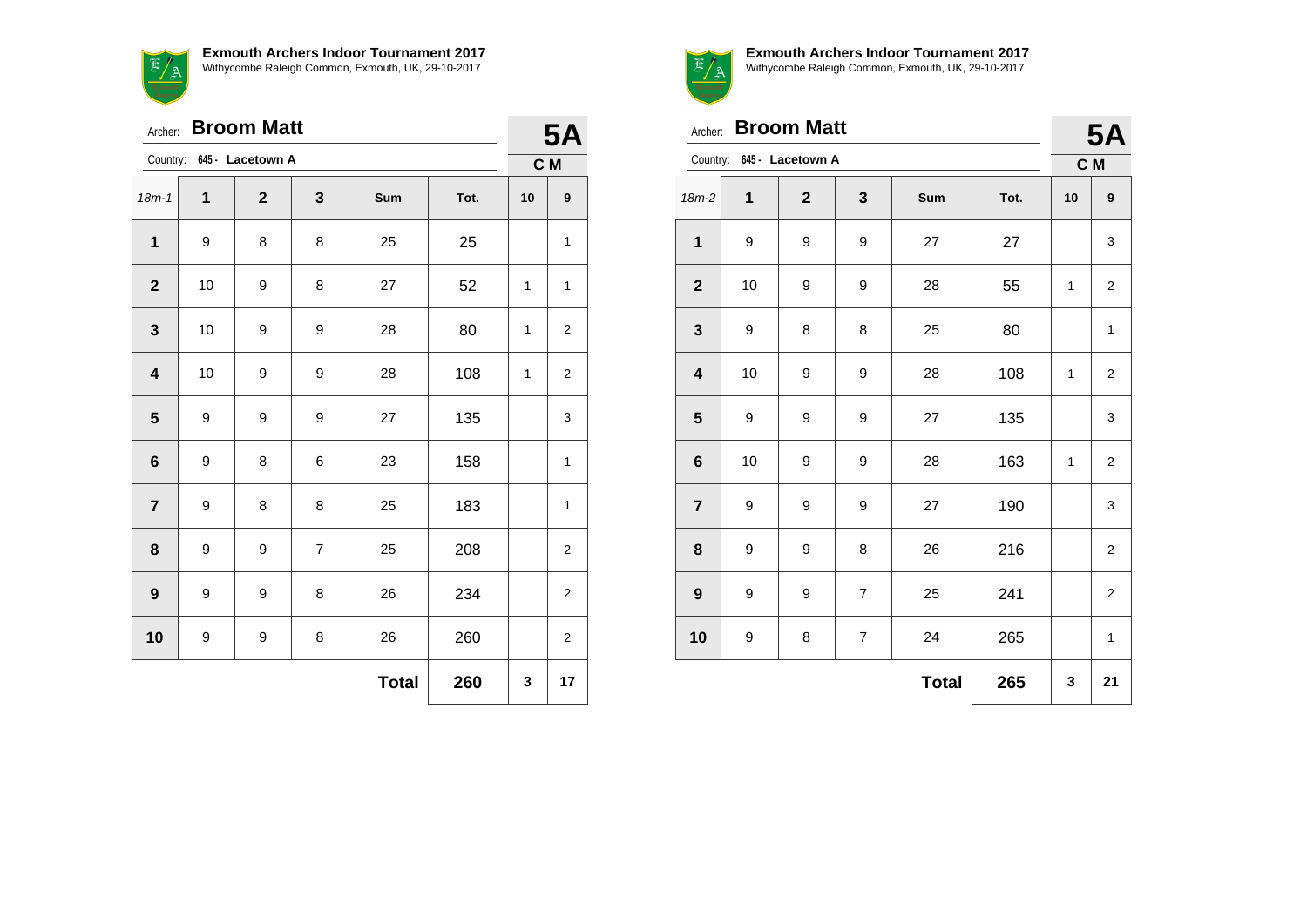$\frac{f}{f}$ 

**Exmouth Archers Indoor Tournament 2017** Withycombe Raleigh Common, Exmouth, UK, 29-10-2017

|                         | <b>Moore Andy</b><br>Archer: |                   |    |              |      |                |                         |  |
|-------------------------|------------------------------|-------------------|----|--------------|------|----------------|-------------------------|--|
| Country:                |                              | 649 - Yelverton B |    |              |      |                | <b>5B</b><br>R M        |  |
| $18m - 1$               | 1                            | $\mathbf{2}$      | 3  | Sum          | Tot. | 10             | 9                       |  |
| 1                       | 10                           | 8                 | 6  | 24           | 24   | $\mathbf{1}$   |                         |  |
| $\mathbf{2}$            | 10                           | 9                 | 8  | 27           | 51   | $\mathbf{1}$   | $\mathbf{1}$            |  |
| $\mathbf{3}$            | 9                            | 9                 | 9  | 27           | 78   |                | 3                       |  |
| $\overline{\mathbf{4}}$ | 10                           | 10                | 10 | 30           | 108  | 3              |                         |  |
| 5                       | 10                           | 10                | 10 | 30           | 138  | 3              |                         |  |
| $6\phantom{1}6$         | 10                           | 9                 | 9  | 28           | 166  | 1              | $\overline{\mathbf{c}}$ |  |
| $\overline{7}$          | 10                           | 10                | 10 | 30           | 196  | 3              |                         |  |
| 8                       | 10                           | 9                 | 9  | 28           | 224  | 1              | $\overline{\mathbf{c}}$ |  |
| 9                       | 10                           | 10                | 9  | 29           | 253  | $\overline{c}$ | 1                       |  |
| 10                      | 10                           | 10                | 9  | 29           | 282  | $\overline{c}$ | 1                       |  |
|                         |                              |                   |    | <b>Total</b> | 282  | 17             | 10                      |  |
|                         |                              |                   |    |              |      |                |                         |  |



**Exmouth Archers Indoor Tournament 2017**

Withycombe Raleigh Common, Exmouth, UK, 29-10-2017

| Archer:                 |                | <b>Moore Andy</b>          |   |              |      | <b>5B</b>      |                         |
|-------------------------|----------------|----------------------------|---|--------------|------|----------------|-------------------------|
|                         |                | Country: 649 - Yelverton B |   |              |      |                | R M                     |
| 18m-2                   | $\overline{1}$ | $\mathbf{2}$               | 3 | Sum          | Tot. | 10             | 9                       |
| $\mathbf 1$             | 10             | 9                          | 8 | 27           | 27   | 1              | $\mathbf{1}$            |
| $\mathbf{2}$            | 9              | 9                          | 9 | 27           | 54   |                | 3                       |
| $\mathbf 3$             | 10             | 9                          | 9 | 28           | 82   | $\mathbf{1}$   | $\overline{2}$          |
| 4                       | 9              | 9                          | 8 | 26           | 108  |                | 2                       |
| $\overline{\mathbf{5}}$ | 10             | 9                          | 8 | 27           | 135  | 1              | $\mathbf{1}$            |
| $6\phantom{1}6$         | 10             | 8                          | 8 | 26           | 161  | 1              |                         |
| $\overline{7}$          | 10             | 9                          | 9 | 28           | 189  | $\mathbf{1}$   | $\overline{2}$          |
| 8                       | 10             | 9                          | 9 | 28           | 217  | 1              | $\overline{\mathbf{c}}$ |
| $\boldsymbol{9}$        | 10             | 9                          | 8 | 27           | 244  | 1              | $\mathbf{1}$            |
| 10                      | 10             | 10                         | 8 | 28           | 272  | $\overline{2}$ |                         |
|                         |                |                            |   | <b>Total</b> | 272  | 9              | 14                      |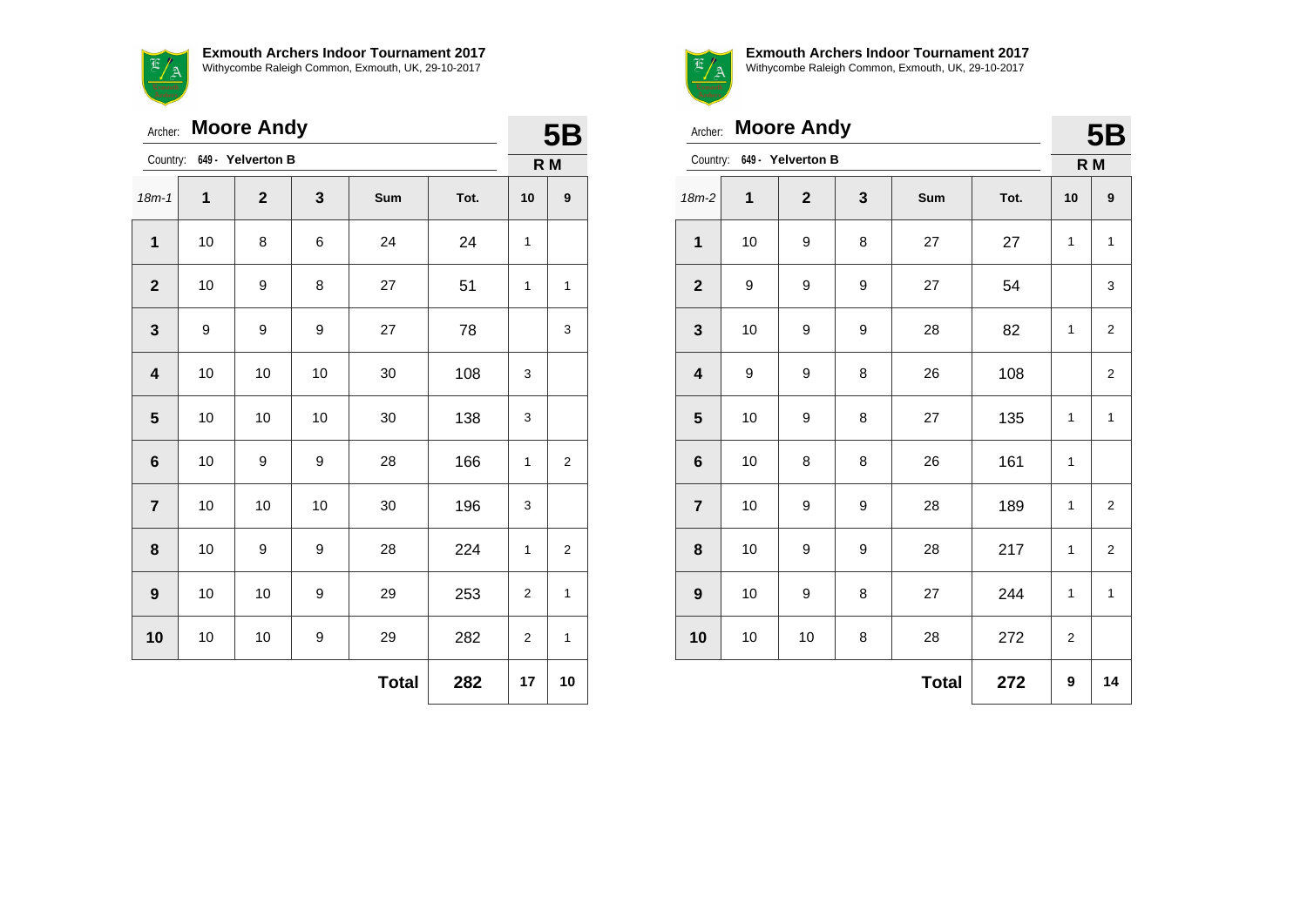

|                         | 2 Baylis Kayleigh<br>Archer: |                    |    |              |      |                |              |  |
|-------------------------|------------------------------|--------------------|----|--------------|------|----------------|--------------|--|
| Country:                |                              | 79 - Llantarnam AC |    |              |      | R W            |              |  |
| $18m - 1$               | 1                            | $\overline{2}$     | 3  | Sum          | Tot. | 10             | 9            |  |
| 1                       | 10                           | 9                  | 9  | 28           | 28   | 1              | 2            |  |
| $\overline{2}$          | 9                            | 9                  | 7  | 25           | 53   |                | 2            |  |
| $\mathbf 3$             | 10                           | 10                 | 9  | 29           | 82   | $\overline{2}$ | $\mathbf{1}$ |  |
| $\overline{\mathbf{4}}$ | 10                           | 10                 | 10 | 30           | 112  | 3              |              |  |
| 5                       | 10                           | 10                 | 8  | 28           | 140  | $\overline{2}$ |              |  |
| $\bf 6$                 | 10                           | 10                 | 9  | 29           | 169  | 2              | $\mathbf{1}$ |  |
| $\overline{7}$          | 10                           | 10                 | 9  | 29           | 198  | 2              | 1            |  |
| 8                       | 10                           | 9                  | 8  | 27           | 225  | 1              | $\mathbf{1}$ |  |
| 9                       | 10                           | 9                  | 9  | 28           | 253  | 1              | 2            |  |
| 10                      | 10                           | 10                 | 9  | 29           | 282  | $\overline{2}$ | 1            |  |
|                         |                              |                    |    | <b>Total</b> | 282  | 16             | 11           |  |



|                         | Archer: 2 Baylis Kayleigh |                             |                |              |      |     |                  |  |
|-------------------------|---------------------------|-----------------------------|----------------|--------------|------|-----|------------------|--|
|                         |                           | Country: 79 - Llantarnam AC |                |              |      | R W |                  |  |
| $18m-2$                 | $\mathbf{1}$              | $\overline{2}$              | 3              | Sum          | Tot. | 10  | $\boldsymbol{9}$ |  |
| 1                       | 10                        | 10                          | 9              | 29           | 29   | 2   | $\mathbf{1}$     |  |
| $\mathbf{2}$            | 9                         | 9                           | 9              | 27           | 56   |     | 3                |  |
| $\mathbf{3}$            | 10                        | 9                           | 9              | 28           | 84   | 1   | 2                |  |
| $\overline{\mathbf{4}}$ | 10                        | 9                           | $\overline{7}$ | 26           | 110  | 1   | $\mathbf{1}$     |  |
| 5                       | 10                        | 10                          | 8              | 28           | 138  | 2   |                  |  |
| $6\phantom{1}$          | 10                        | 9                           | 9              | 28           | 166  | 1   | $\overline{2}$   |  |
| $\overline{7}$          | 9                         | 9                           | 8              | 26           | 192  |     | 2                |  |
| 8                       | 9                         | 9                           | 8              | 26           | 218  |     | 2                |  |
| $\boldsymbol{9}$        | 10                        | 9                           | 8              | 27           | 245  | 1   | $\mathbf{1}$     |  |
| 10                      | 10                        | 9                           | 8              | 27           | 272  | 1   | $\mathbf{1}$     |  |
|                         |                           |                             |                | <b>Total</b> | 272  | 9   | 15               |  |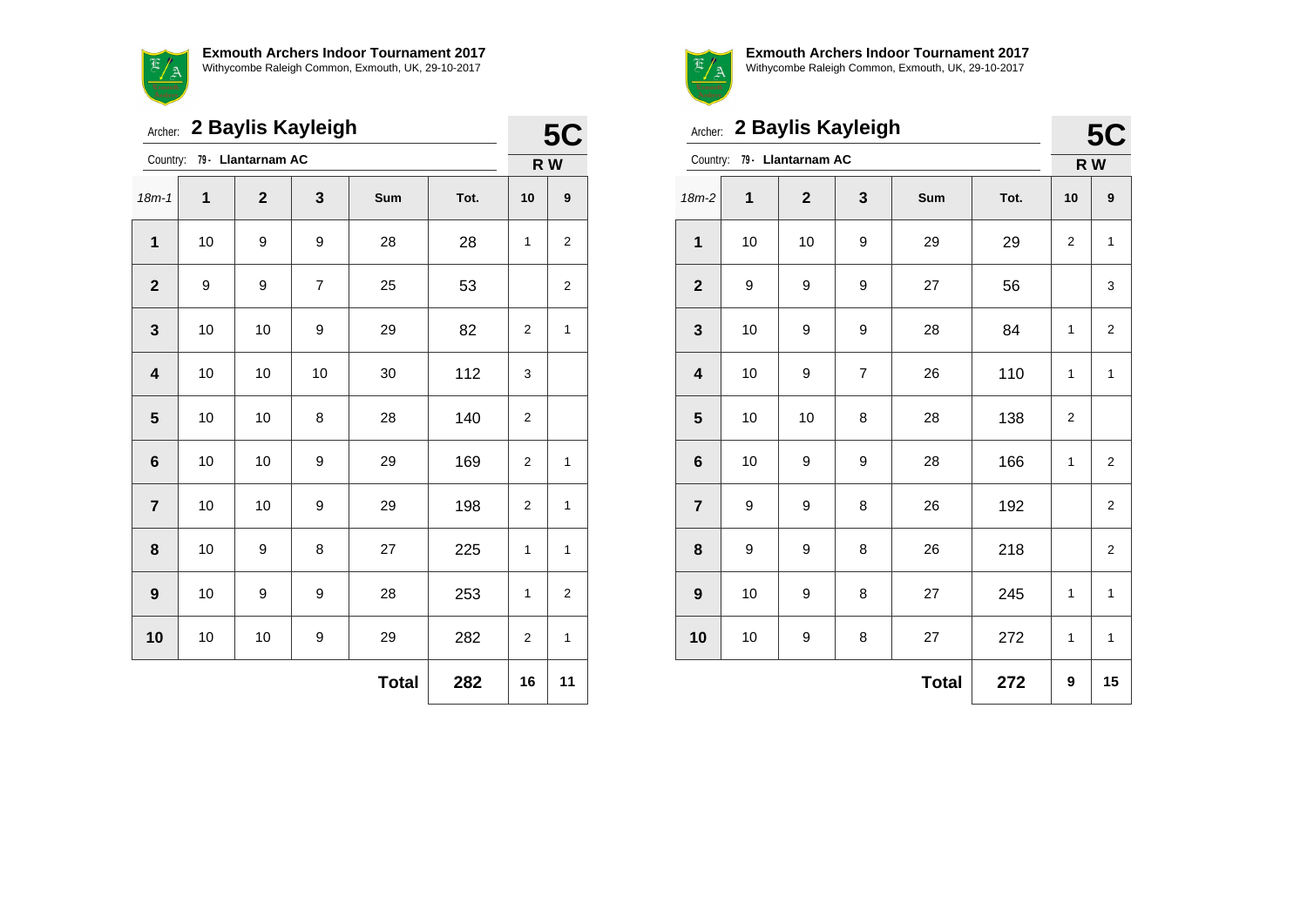

Archer: **2 Brooks Peter**

|                | Archer: 2 Brooks Peter |                     |                |              |      |                |                         |  |
|----------------|------------------------|---------------------|----------------|--------------|------|----------------|-------------------------|--|
| Country:       |                        | 1554 - Wellington B |                |              |      | R M            |                         |  |
| $18m - 1$      | 1                      | $\overline{2}$      | 3              | Sum          | Tot. | 10             | $\boldsymbol{9}$        |  |
| $\mathbf{1}$   | 10                     | 8                   | 6              | 24           | 24   | 1              |                         |  |
| $\overline{2}$ | 9                      | 9                   | 9              | 27           | 51   |                | 3                       |  |
| 3              | 9                      | 8                   | $\overline{7}$ | 24           | 75   |                | $\mathbf{1}$            |  |
| 4              | 9                      | 9                   | 8              | 26           | 101  |                | 2                       |  |
| 5              | 9                      | 8                   | 8              | 25           | 126  |                | 1                       |  |
| 6              | 9                      | 9                   | 7              | 25           | 151  |                | $\overline{\mathbf{c}}$ |  |
| $\overline{7}$ | 10                     | 10                  | 9              | 29           | 180  | $\overline{2}$ | $\mathbf{1}$            |  |
| 8              | 10                     | 8                   | 6              | 24           | 204  | 1              |                         |  |
| 9              | 10                     | 8                   | 6              | 24           | 228  | 1              |                         |  |
| 10             | 8                      | 8                   | 8              | 24           | 252  |                |                         |  |
|                |                        |                     |                | <b>Total</b> | 252  | 5              | 10                      |  |



|                         | 2 Brooks Peter<br>Archer: |                              |                |              |      |              |                         |  |
|-------------------------|---------------------------|------------------------------|----------------|--------------|------|--------------|-------------------------|--|
|                         |                           | Country: 1554 - Wellington B |                |              |      |              | 5D<br>R <sub>M</sub>    |  |
| $18m-2$                 | 1                         | $\overline{2}$               | 3              | Sum          | Tot. | 10           | 9                       |  |
| $\mathbf{1}$            | 8                         | 8                            | 8              | 24           | 24   |              |                         |  |
| $\mathbf{2}$            | 10                        | 9                            | 6              | 25           | 49   | $\mathbf{1}$ | $\mathbf{1}$            |  |
| $\mathbf{3}$            | 10                        | $\overline{7}$               | $\overline{7}$ | 24           | 73   | $\mathbf{1}$ |                         |  |
| $\overline{\mathbf{4}}$ | 9                         | 8                            | 8              | 25           | 98   |              | $\mathbf{1}$            |  |
| 5                       | 9                         | 8                            | M              | 17           | 115  |              | $\mathbf{1}$            |  |
| $\bf 6$                 | 10                        | 8                            | 8              | 26           | 141  | $\mathbf{1}$ |                         |  |
| $\overline{7}$          | 10                        | 9                            | 9              | 28           | 169  | $\mathbf{1}$ | $\overline{\mathbf{c}}$ |  |
| 8                       | 10                        | $\overline{7}$               | $\overline{7}$ | 24           | 193  | $\mathbf{1}$ |                         |  |
| $\boldsymbol{9}$        | 10                        | 9                            | $\overline{7}$ | 26           | 219  | $\mathbf{1}$ | $\mathbf{1}$            |  |
| 10                      | 10                        | 9                            | M              | 19           | 238  | $\mathbf{1}$ | $\mathbf{1}$            |  |
|                         |                           |                              |                | <b>Total</b> | 238  | 7            | 7                       |  |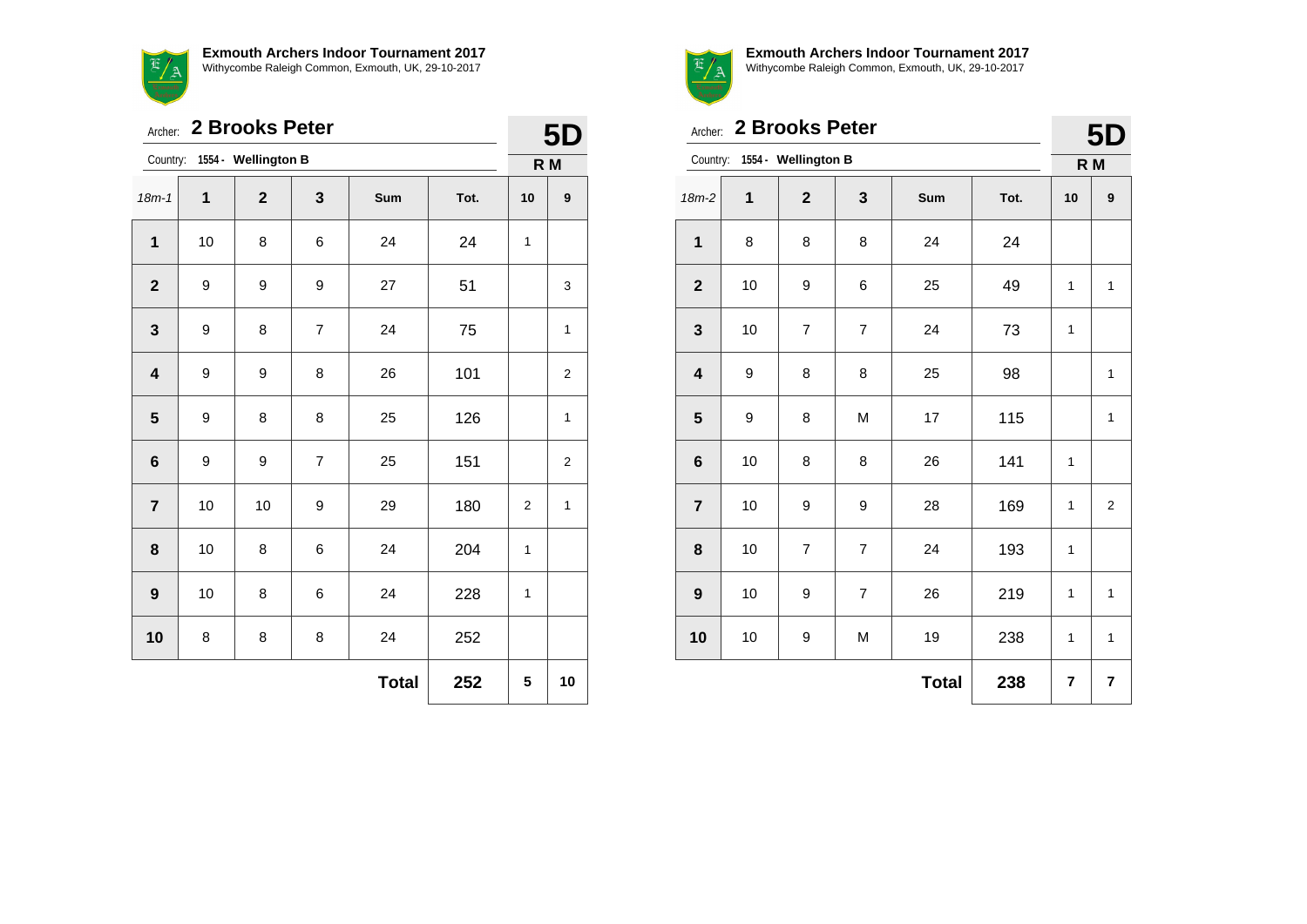E/A

**Exmouth Archers Indoor Tournament 2017** Withycombe Raleigh Common, Exmouth, UK, 29-10-2017

|                         |    | Archer: Cardy Ben |   |              |      | 6A             |                  |
|-------------------------|----|-------------------|---|--------------|------|----------------|------------------|
| Country:                |    | 645 - Lacetown A  |   |              |      | C JM           |                  |
| $18m - 1$               | 1  | $\mathbf{2}$      | 3 | Sum          | Tot. | 10             | $\boldsymbol{9}$ |
| 1                       | 10 | 10                | 9 | 29           | 29   | $\overline{2}$ | $\mathbf{1}$     |
| $\mathbf{2}$            | 10 | 10                | 9 | 29           | 58   | 2              | $\mathbf{1}$     |
| $\mathbf{3}$            | 9  | 9                 | 8 | 26           | 84   |                | $\overline{c}$   |
| $\overline{\mathbf{4}}$ | 10 | 9                 | 9 | 28           | 112  | $\mathbf{1}$   | $\overline{c}$   |
| 5                       | 10 | 9                 | 9 | 28           | 140  | $\mathbf{1}$   | 2                |
| $6\phantom{1}6$         | 10 | 9                 | 9 | 28           | 168  | $\mathbf{1}$   | $\overline{2}$   |
| $\overline{7}$          | 9  | 9                 | 9 | 27           | 195  |                | 3                |
| 8                       | 10 | 9                 | 9 | 28           | 223  | $\mathbf{1}$   | 2                |
| 9                       | 10 | 9                 | 9 | 28           | 251  | $\mathbf{1}$   | $\overline{2}$   |
| 10                      | 9  | 9                 | 9 | 27           | 278  |                | 3                |
|                         |    |                   |   | <b>Total</b> | 278  | 9              | 20               |
|                         |    |                   |   |              |      |                |                  |



**Exmouth Archers Indoor Tournament 2017** Withycombe Raleigh Common, Exmouth, UK, 29-10-2017

**6A** 

| Archer:                 |    | <b>Cardy Ben</b>          |   |              |      |                | 6A                      |
|-------------------------|----|---------------------------|---|--------------|------|----------------|-------------------------|
|                         |    | Country: 645 - Lacetown A |   |              |      |                | C JM                    |
| $18m-2$                 | 1  | $\overline{2}$            | 3 | Sum          | Tot. | 10             | 9                       |
| 1                       | 10 | 9                         | 9 | 28           | 28   | 1              | $\overline{2}$          |
| $\overline{2}$          | 10 | 9                         | 9 | 28           | 56   | $\mathbf{1}$   | $\overline{\mathbf{c}}$ |
| $\mathbf{3}$            | 10 | 10                        | 9 | 29           | 85   | 2              | $\mathbf{1}$            |
| $\overline{\mathbf{4}}$ | 10 | 9                         | 9 | 28           | 113  | 1              | $\overline{2}$          |
| 5                       | 10 | 9                         | 9 | 28           | 141  | $\mathbf{1}$   | $\overline{\mathbf{c}}$ |
| $6\phantom{1}$          | 10 | 10                        | 9 | 29           | 170  | $\overline{2}$ | 1                       |
| $\overline{7}$          | 10 | 10                        | 9 | 29           | 199  | $\overline{2}$ | $\mathbf 1$             |
| 8                       | 9  | 9                         | 9 | 27           | 226  |                | 3                       |
| $\boldsymbol{9}$        | 10 | 9                         | 9 | 28           | 254  | 1              | $\overline{2}$          |
| 10                      | 10 | 10                        | 9 | 29           | 283  | $\overline{2}$ | 1                       |
|                         |    |                           |   | <b>Total</b> | 283  | 13             | 17                      |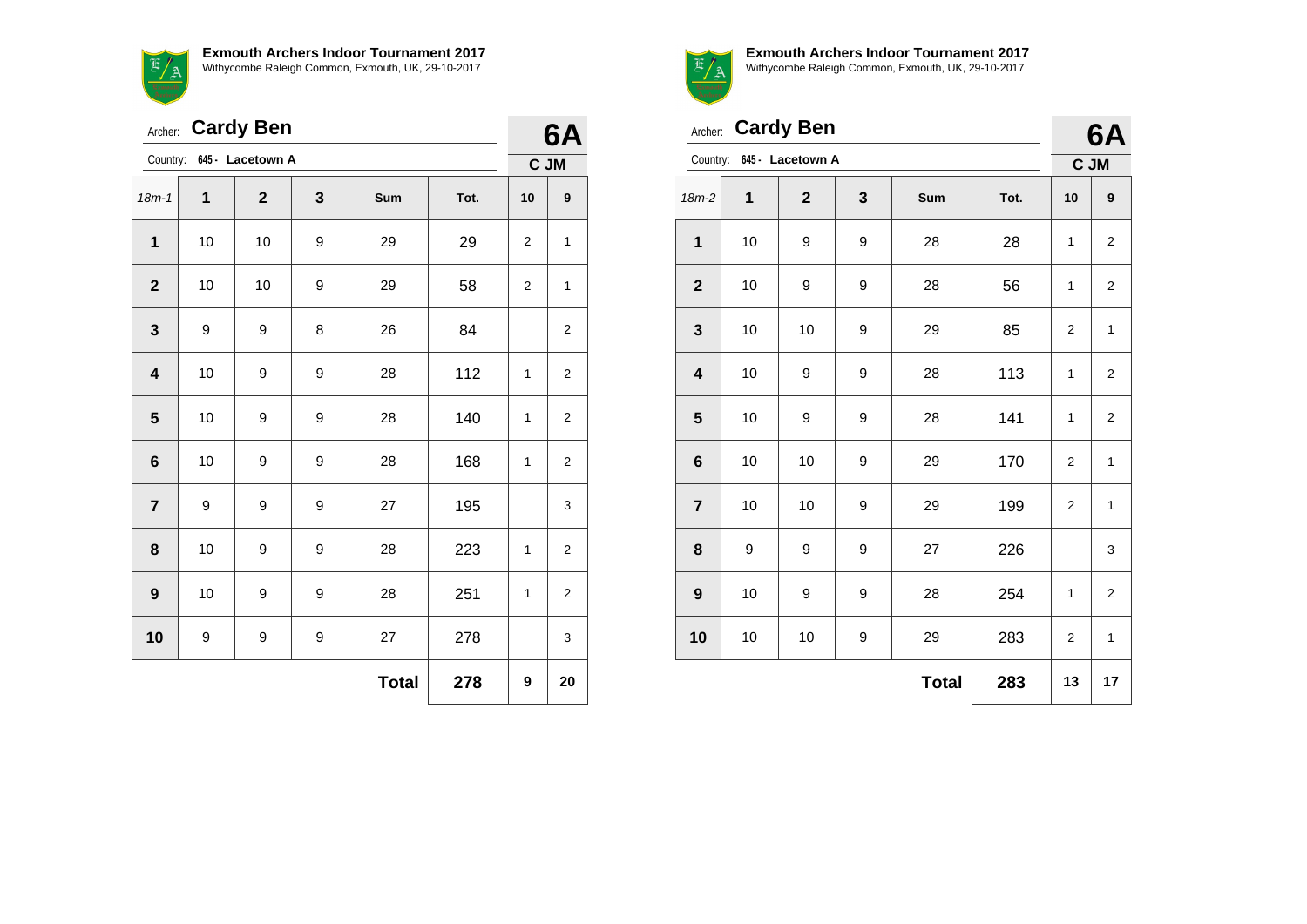

Archer: **2 Shaw Adam** Country: **570 - Cleve A 6B C M** 18m-1 **1 2 3 Sum Tot. 10 9 1** | 10 | 9 | 9 | 28 | 28 | 1 | 2 **2** | 10 | 9 | 9 | 28 | 56 | 1 | 2 **3** | 10 | 10 | 9 | 29 | 85 | 2 | 1 **4** | 10 | 10 | 10 | 30 | 115 | 3 **5** | 10 | 10 | 30 | 145 | 3 **6** | 10 | 9 | 9 | 28 | 173 | 1 | 2 **7** | 10 | 9 | 9 | 28 | 201 | 1 | 2

**8** | 10 | 9 | 9 | 28 | 229 | 1 | 2

**9** | 10 | 10 | 9 | 29 | 258 | 2 | 1

**10** | 10 | 9 | 9 | 28 | 286 | 1 | 2

**Total 286 16 14**



**Exmouth Archers Indoor Tournament 2017** Withycombe Raleigh Common, Exmouth, UK, 29-10-2017

|                         |                        | Archer: 2 Shaw Adam |    |              |      |                | Β<br>61      |
|-------------------------|------------------------|---------------------|----|--------------|------|----------------|--------------|
|                         | Country: 570 - Cleve A |                     |    |              |      |                | C M          |
| $18m-2$                 | 1                      | $\mathbf{2}$        | 3  | Sum          | Tot. | 10             | 9            |
| $\mathbf 1$             | 10                     | 10                  | 10 | 30           | 30   | 3              |              |
| $\mathbf{2}$            | 10                     | 10                  | 9  | 29           | 59   | $\overline{2}$ | 1            |
| 3                       | 10                     | 10                  | 10 | 30           | 89   | 3              |              |
| $\overline{\mathbf{4}}$ | 10                     | 10                  | 9  | 29           | 118  | $\overline{2}$ | 1            |
| 5                       | 10                     | 10                  | 9  | 29           | 147  | 2              | 1            |
| $6\phantom{1}$          | 10                     | 10                  | 10 | 30           | 177  | 3              |              |
| $\overline{7}$          | 10                     | 10                  | 9  | 29           | 206  | 2              | $\mathbf{1}$ |
| 8                       | 10                     | 9                   | M  | 19           | 225  | 1              | 1            |
| 9                       | 10                     | 10                  | 9  | 29           | 254  | 2              | 1            |
| 10                      | 10                     | 10                  | 10 | 30           | 284  | 3              |              |
|                         |                        |                     |    | <b>Total</b> | 284  | 23             | 6            |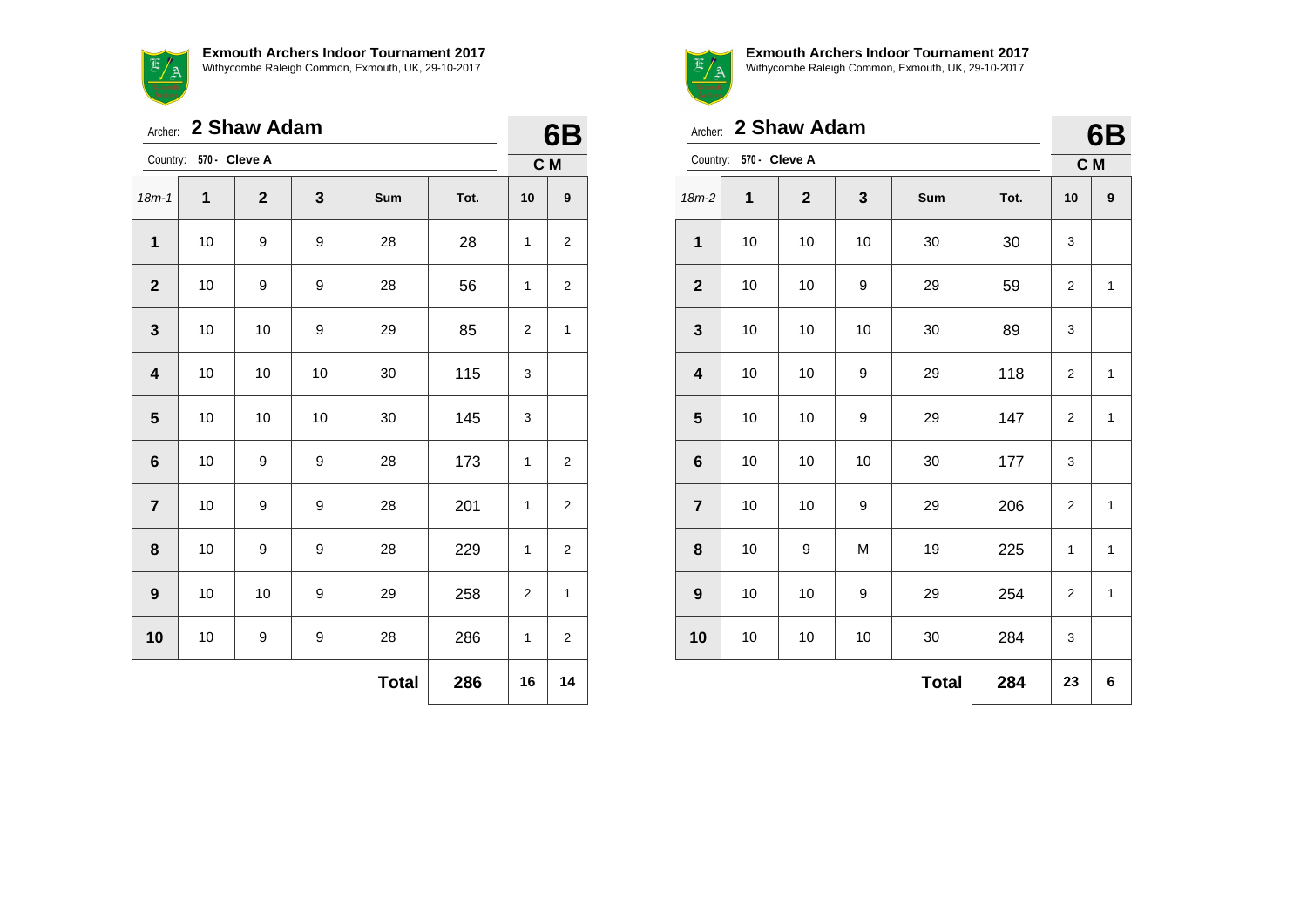

Archer: **2 Pawinski Tomasz**

|                         |      | Country: 662 - Exeter C of A |   |              |      | R M          |                         |
|-------------------------|------|------------------------------|---|--------------|------|--------------|-------------------------|
| $18m - 1$               | 1    | $\mathbf{2}$                 | 3 | Sum          | Tot. | 10           | $\boldsymbol{9}$        |
| $\mathbf{1}$            | $10$ | 9                            | 8 | 27           | 27   | 1            | 1                       |
| $\boldsymbol{2}$        | $10$ | 8                            | 8 | 26           | 53   | $\mathbf{1}$ |                         |
| $\mathbf{3}$            | 9    | 8                            | 8 | 25           | 78   |              | $\mathbf{1}$            |
| $\overline{\mathbf{4}}$ | 9    | 8                            | 8 | 25           | 103  |              | $\mathbf{1}$            |
| $5\phantom{1}$          | 10   | 10                           | 9 | 29           | 132  | 2            | $\mathbf{1}$            |
| $\bf 6$                 | 9    | 9                            | 8 | 26           | 158  |              | $\mathbf 2$             |
| $\overline{7}$          | 9    | 8                            | 7 | 24           | 182  |              | 1                       |
| 8                       | 9    | 9                            | 9 | 27           | 209  |              | 3                       |
| $\boldsymbol{9}$        | $10$ | 9                            | 9 | 28           | 237  | 1            | $\overline{\mathbf{c}}$ |
| 10                      | 8    | $\overline{7}$               | M | 15           | 252  |              |                         |
|                         |      |                              |   | <b>Total</b> | 252  | 5            | 12                      |



**6C**

**Exmouth Archers Indoor Tournament 2017** Withycombe Raleigh Common, Exmouth, UK, 29-10-2017

 $\sim$ 

|                         |    | Archer: 2 Pawinski Tomasz    |                |              |      |                         | 6C                      |
|-------------------------|----|------------------------------|----------------|--------------|------|-------------------------|-------------------------|
|                         |    | Country: 662 - Exeter C of A |                |              |      |                         | R M                     |
| $18m-2$                 | 1  | $\overline{2}$               | 3              | Sum          | Tot. | 10                      | 9                       |
| $\mathbf{1}$            | 9  | 8                            | $\overline{7}$ | 24           | 24   |                         | $\mathbf{1}$            |
| $\mathbf{2}$            | 9  | 9                            | M              | 18           | 42   |                         | $\overline{\mathbf{c}}$ |
| 3                       | 10 | 8                            | 8              | 26           | 68   | $\mathbf{1}$            |                         |
| $\overline{\mathbf{4}}$ | 10 | 9                            | 9              | 28           | 96   | 1                       | $\overline{\mathbf{c}}$ |
| 5                       | 10 | 9                            | 8              | 27           | 123  | 1                       | $\mathbf{1}$            |
| 6                       | 8  | 8                            | $\overline{7}$ | 23           | 146  |                         |                         |
| $\overline{7}$          | 10 | 10                           | 8              | 28           | 174  | $\overline{\mathbf{c}}$ |                         |
| 8                       | 10 | 9                            | 8              | 27           | 201  | $\mathbf{1}$            | $\mathbf{1}$            |
| 9                       | 10 | 9                            | 9              | 28           | 229  | $\mathbf{1}$            | $\overline{\mathbf{c}}$ |
| 10                      | 9  | 8                            | $\overline{7}$ | 24           | 253  |                         | $\mathbf{1}$            |
|                         |    |                              |                | <b>Total</b> | 253  | $\overline{7}$          | 10                      |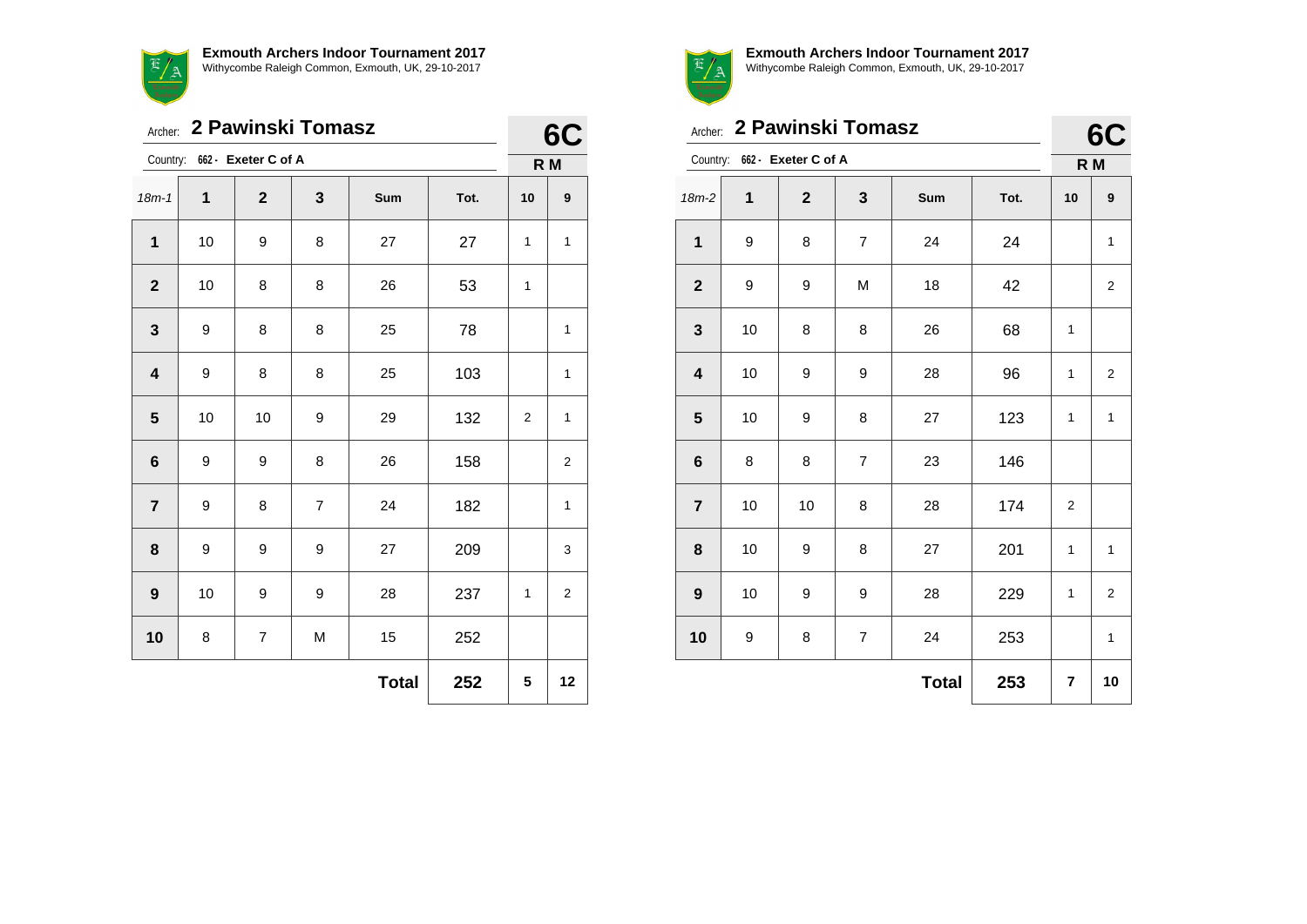

Archer: **Vanstone Andrew**

|                         |                  |                     | Archer: Vanstone Andrew |              |      | 6D  |              |
|-------------------------|------------------|---------------------|-------------------------|--------------|------|-----|--------------|
| Country:                |                  | 668 - B of the Tors |                         |              |      | R M |              |
| $18m - 1$               | 1                | $\mathbf{2}$        | 3                       | <b>Sum</b>   | Tot. | 10  | 9            |
| 1                       | 10               | 9                   | 8                       | 27           | 27   | 1   | 1            |
| $\mathbf{2}$            | 10               | 8                   | 6                       | 24           | 51   | 1   |              |
| $\mathbf{3}$            | $\boldsymbol{9}$ | 8                   | 6                       | 23           | 74   |     | $\mathbf{1}$ |
| $\overline{\mathbf{4}}$ | 10               | 9                   | 8                       | 27           | 101  | 1   | 1            |
| 5                       | 9                | 8                   | $\overline{7}$          | 24           | 125  |     | 1            |
| 6                       | 9                | 8                   | 6                       | 23           | 148  |     | 1            |
| $\overline{7}$          | $\overline{7}$   | 6                   | 6                       | 19           | 167  |     |              |
| 8                       | 9                | 9                   | 9                       | 27           | 194  |     | 3            |
| $\boldsymbol{9}$        | 10               | 9                   | 9                       | 28           | 222  | 1   | 2            |
| 10                      | 10               | 9                   | 8                       | 27           | 249  | 1   | 1            |
|                         |                  |                     |                         | <b>Total</b> | 249  | 5   | 11           |



| Archer:                 |    | <b>Vanstone Andrew</b>       |                |              |      | 6D             |              |
|-------------------------|----|------------------------------|----------------|--------------|------|----------------|--------------|
|                         |    | Country: 668 - B of the Tors |                |              |      | R M            |              |
| $18m-2$                 | 1  | $\mathbf{2}$                 | 3              | Sum          | Tot. | 10             | 9            |
| $\mathbf{1}$            | 9  | 8                            | 6              | 23           | 23   |                | 1            |
| $\mathbf{2}$            | 9  | 8                            | M              | 17           | 40   |                | 1            |
| $\mathbf{3}$            | 10 | 8                            | 7              | 25           | 65   | 1              |              |
| $\overline{\mathbf{4}}$ | 10 | 9                            | 8              | 27           | 92   | 1              | $\mathbf{1}$ |
| $5\phantom{1}$          | 10 | 8                            | $\overline{7}$ | 25           | 117  | 1              |              |
| $6\phantom{1}6$         | 10 | 9                            | M              | 19           | 136  | 1              | 1            |
| $\overline{7}$          | 10 | 10                           | 8              | 28           | 164  | $\overline{2}$ |              |
| 8                       | 10 | 9                            | 7              | 26           | 190  | 1              | $\mathbf{1}$ |
| 9                       | 10 | 6                            | 6              | 22           | 212  | $\mathbf{1}$   |              |
| 10                      | 10 | 8                            | 8              | 26           | 238  | 1              |              |
|                         |    |                              |                | <b>Total</b> | 238  | 9              | 5            |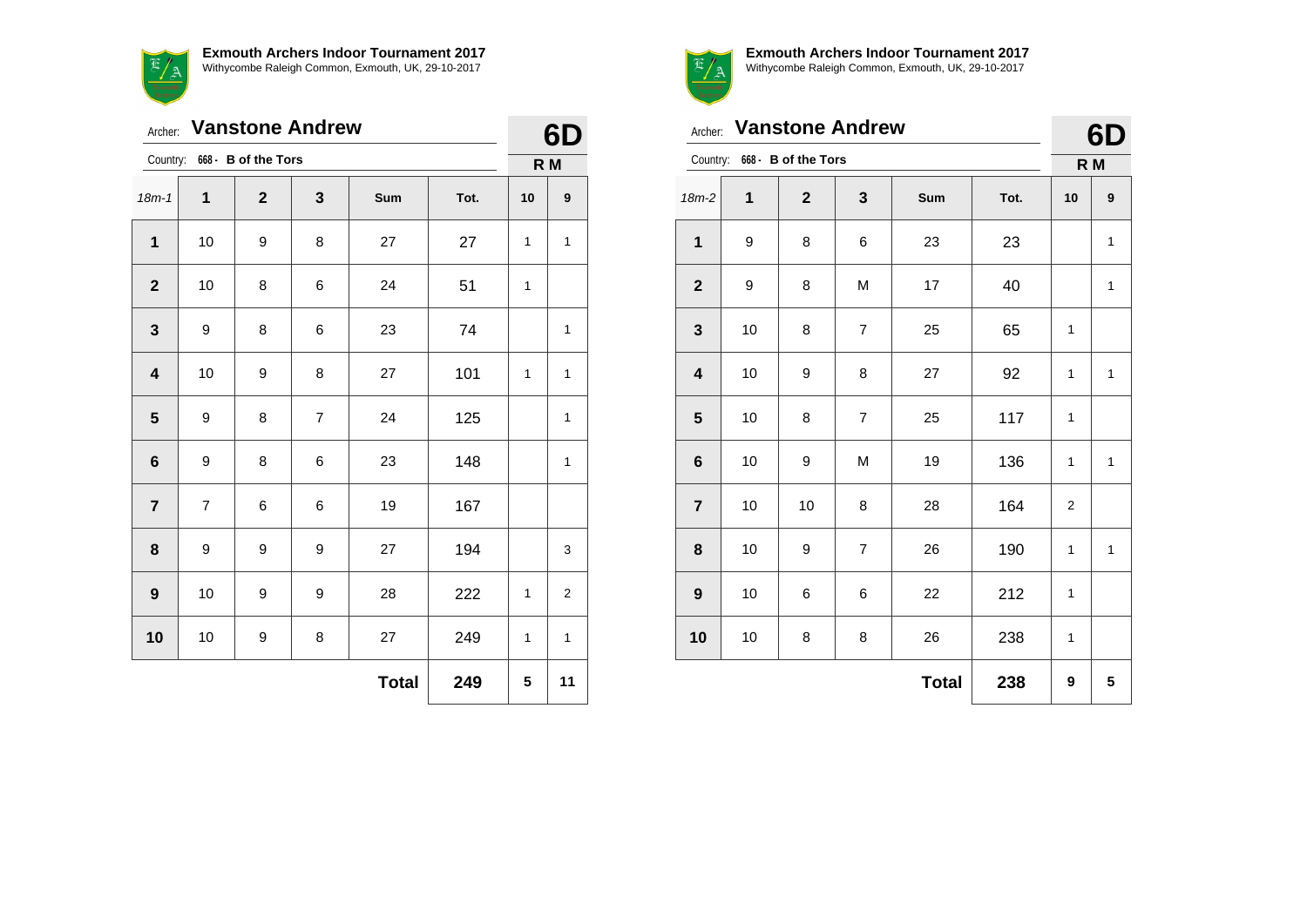蛋,

|                         |                  | Archer: 3 Twigg Rob |   |              |      |              | <b>7A</b>        |  |
|-------------------------|------------------|---------------------|---|--------------|------|--------------|------------------|--|
| Country:                |                  | 660 - Exmouth A     |   |              |      |              | C M              |  |
| $18m - 1$               | 1                | $\overline{2}$      | 3 | Sum          | Tot. | 10           | $\boldsymbol{9}$ |  |
| $\mathbf{1}$            | 10               | 8                   | 8 | 26           | 26   | 1            |                  |  |
| $\mathbf{2}$            | 10               | 8                   | 8 | 26           | 52   | 1            |                  |  |
| $\mathbf{3}$            | 9                | 9                   | 9 | 27           | 79   |              | 3                |  |
| $\overline{\mathbf{4}}$ | 9                | 8                   | 8 | 25           | 104  |              | 1                |  |
| 5                       | 10               | 9                   | 9 | 28           | 132  | $\mathbf{1}$ | $\overline{c}$   |  |
| 6                       | 10               | 10                  | 9 | 29           | 161  | 2            | 1                |  |
| $\overline{7}$          | 10               | 9                   | 8 | 27           | 188  | $\mathbf{1}$ | 1                |  |
| 8                       | 9                | 9                   | 9 | 27           | 215  |              | 3                |  |
| 9                       | $\boldsymbol{9}$ | 9                   | 9 | 27           | 242  |              | 3                |  |
| 10                      | 10               | 9                   | M | 19           | 261  | $\mathbf{1}$ | 1                |  |
|                         |                  |                     |   | <b>Total</b> | 261  | 7            | 15               |  |



**Exmouth Archers Indoor Tournament 2017** Withycombe Raleigh Common, Exmouth, UK, 29-10-2017

**7A**

|                         | <b>3 Twigg Rob</b><br>Archer: |                          |   |              |      |                | <b>7A</b>               |  |
|-------------------------|-------------------------------|--------------------------|---|--------------|------|----------------|-------------------------|--|
|                         |                               | Country: 660 - Exmouth A |   |              |      |                | C M                     |  |
| $18m-2$                 | 1                             | $\mathbf 2$              | 3 | Sum          | Tot. | 10             | $\boldsymbol{9}$        |  |
| $\mathbf{1}$            | 10                            | 9                        | 9 | 28           | 28   | 1              | $\overline{\mathbf{c}}$ |  |
| $\mathbf{2}$            | 9                             | 9                        | 8 | 26           | 54   |                | 2                       |  |
| 3                       | 10                            | 10                       | 9 | 29           | 83   | $\overline{2}$ | $\mathbf{1}$            |  |
| $\overline{\mathbf{4}}$ | 10                            | 10                       | 9 | 29           | 112  | $\overline{2}$ | $\mathbf{1}$            |  |
| 5                       | 9                             | 9                        | 8 | 26           | 138  |                | $\boldsymbol{2}$        |  |
| $\bf 6$                 | 10                            | 9                        | 9 | 28           | 166  | 1              | $\overline{2}$          |  |
| $\overline{7}$          | 10                            | 10                       | 9 | 29           | 195  | $\overline{2}$ | $\mathbf{1}$            |  |
| 8                       | 9                             | 9                        | 9 | 27           | 222  |                | 3                       |  |
| 9                       | 10                            | 9                        | 9 | 28           | 250  | 1              | 2                       |  |
| 10                      | 10                            | 9                        | 8 | 27           | 277  | 1              | $\mathbf{1}$            |  |
|                         |                               |                          |   | <b>Total</b> | 277  | 10             | 17                      |  |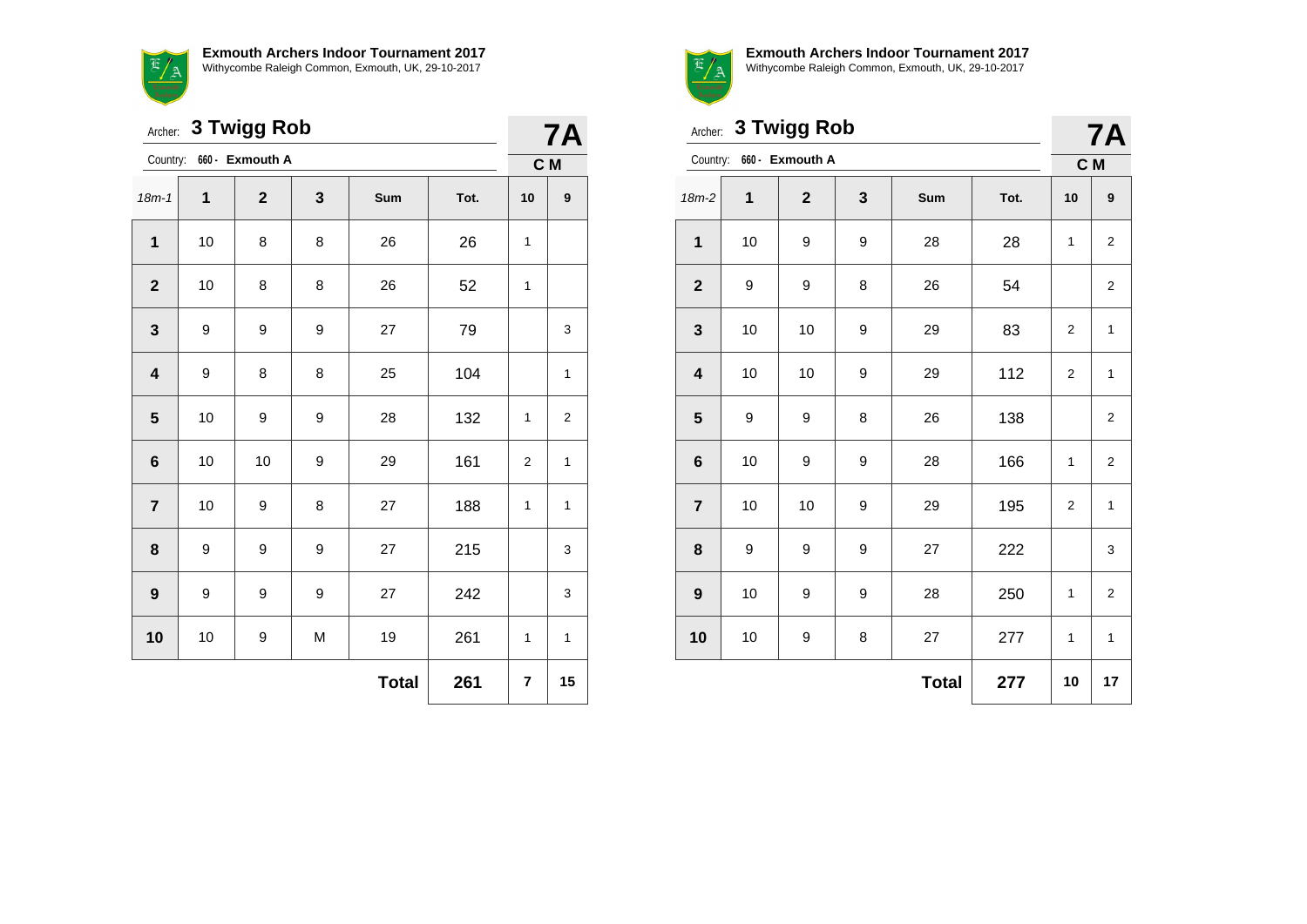**Exmouth Archers Indoor Tournament 2017**



Withycombe Raleigh Common, Exmouth, UK, 29-10-2017

|                         | 3 Twigg Sophie<br>Archer: |                 |                |              |      |    |              |  |
|-------------------------|---------------------------|-----------------|----------------|--------------|------|----|--------------|--|
| Country:                |                           | 660 - Exmouth A |                |              |      | LW |              |  |
| $18m - 1$               | 1                         | $\mathbf{2}$    | 3              | Sum          | Tot. | 10 | 9            |  |
| $\mathbf{1}$            | 10                        | 9               | 3              | 22           | 22   | 1  | $\mathbf{1}$ |  |
| $\mathbf 2$             | 8                         | 5               | 1              | 14           | 36   |    |              |  |
| $\mathbf{3}$            | 6                         | 4               | 4              | 14           | 50   |    |              |  |
| $\overline{\mathbf{4}}$ | 10                        | 9               | $\overline{7}$ | 26           | 76   | 1  | 1            |  |
| $\overline{\mathbf{5}}$ | 6                         | 4               | M              | 10           | 86   |    |              |  |
| 6                       | 10                        | 8               | 6              | 24           | 110  | 1  |              |  |
| $\overline{7}$          | 9                         | 8               | $\overline{7}$ | 24           | 134  |    | 1            |  |
| 8                       | 10                        | $\overline{7}$  | $\overline{c}$ | 19           | 153  | 1  |              |  |
| 9                       | 8                         | $\overline{7}$  | 6              | 21           | 174  |    |              |  |
| 10                      | 10                        | 6               | 3              | 19           | 193  | 1  |              |  |
|                         |                           |                 |                | <b>Total</b> | 193  | 5  | 3            |  |



|                         | Archer: 3 Twigg Sophie |                          |                |              |      |              |              |
|-------------------------|------------------------|--------------------------|----------------|--------------|------|--------------|--------------|
|                         |                        | Country: 660 - Exmouth A |                |              |      | LW           |              |
| $18m-2$                 | 1                      | $\mathbf{2}$             | 3              | Sum          | Tot. | 10           | 9            |
| $\mathbf{1}$            | 10                     | 9                        | $\overline{c}$ | 21           | 21   | $\mathbf{1}$ | $\mathbf{1}$ |
| $\mathbf{2}$            | 8                      | $\overline{7}$           | M              | 15           | 36   |              |              |
| 3                       | 9                      | $\overline{\mathbf{4}}$  | 4              | 17           | 53   |              | $\mathbf{1}$ |
| $\overline{\mathbf{4}}$ | 9                      | 5                        | $\overline{c}$ | 16           | 69   |              | 1            |
| ${\bf 5}$               | 9                      | 6                        | $\overline{c}$ | 17           | 86   |              | 1            |
| $\bf 6$                 | 8                      | 8                        | $\overline{7}$ | 23           | 109  |              |              |
| $\overline{7}$          | 9                      | 8                        | $\overline{7}$ | 24           | 133  |              | $\mathbf{1}$ |
| 8                       | 8                      | $\overline{7}$           | 5              | 20           | 153  |              |              |
| $\boldsymbol{9}$        | 8                      | 8                        | 6              | 22           | 175  |              |              |
| 10                      | 10                     | $\overline{7}$           | 3              | 20           | 195  | 1            |              |
|                         |                        |                          |                | <b>Total</b> | 195  | $\mathbf 2$  | 5            |